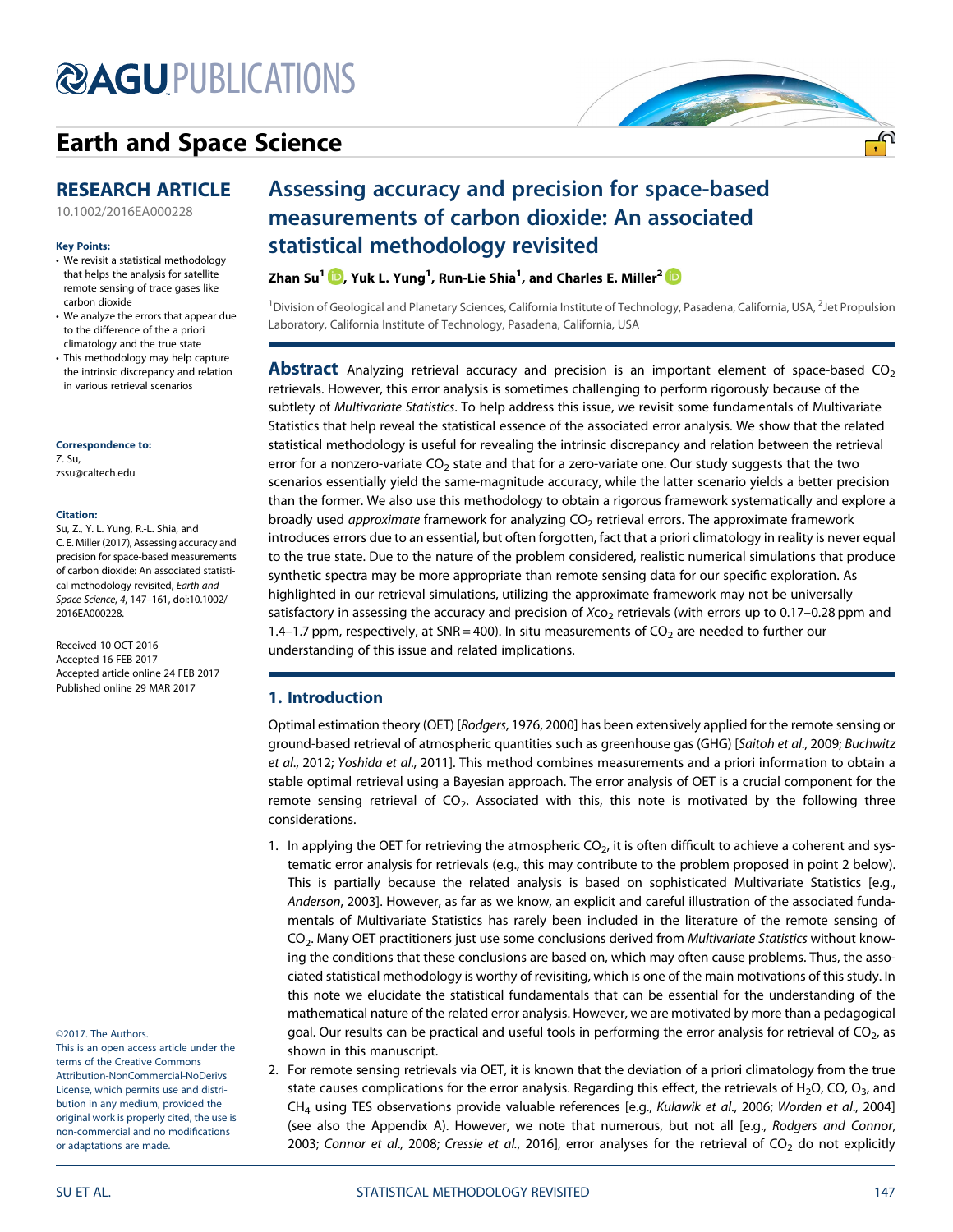emphasize or discuss this effect by applying an approximate framework (detailed in sections 2 and 3). In this note, we explore this issue utilizing fundamental Multivariate Statistics and numerical experiments, although note that our exploration is not exhaustive due to the complication of the problem considered. Our primary results suggest that using the approximate framework may not deliver universally satisfactory performance compared to the rigorous framework. However, due to the nature of the problem considered, we demonstrate that the rigorous framework itself requires complete knowledge of the to-be-retrieved true state. This by definition is impossible to achieve in real-world remote sensing although possible to do in numerical simulations, as in this study, or with in situ measurements. Consequently, we argue that the widely used approximate framework is a useful approximation in real-world remote sensing (detailed at the end of section 2). This, however, does not change the fact that the approximate framework may cause nonnegligible errors in the error analysis. Further, these nonnegligible errors may not be straightforward to evaluate in reality. To our knowledge, the above message is often not well understood by many OET practitioners and is hence worthy a note.

3. The soundings for a nonzero-variate  $CO<sub>2</sub>$  state and for a zero-variate  $CO<sub>2</sub>$  state (snapshot state) are two important scenarios for satellite measurement [e.g., Buchwitz et al., 2012; Wunch et al., 2011]. In this note we explore the intrinsic difference and connection between these two scenarios in the error analysis of  $CO<sub>2</sub>$  retrievals based on statistical methodology mentioned in point 1. This approach is new and provides insights on applications in other types of error analysis.

To elucidate the three points above, it is useful to briefly introduce the essence of OET, following Rodgers [2000] and his notations except otherwise mentioned. The measurement vector  $y$  can be described by a physically based forward model  $F(x)$ :

$$
y = f(x) + \varepsilon. \tag{1}
$$

The forward model  $F(x)$  in equation (1) typically consists of three major modules: a radiative transfer code, a solar model, and an instrument model [e.g., Bösch et al., 2006]. The uncertainties in the forward model parameters (nonretrieved and retrieved) can contribute to the error of retrieval: e.g., due to uncertainties in aerosol optical depth, surface pressure, instrument parameters, spectroscopic, and calibration parameters [Li et al., 2016; Bösch et al., 2006]. Their associated effects can be represented/parameterized in  $\varepsilon$ [e.g., Reuter et al., 2010, Table 1; O'Dell et al., 2012, equation (2); Bowman et al., 2002, 2006]. How to accurately perform this representation/parameterization is a serious issue and is often challenging [e.g., Kuang et al., 2002, O'Dell et al., 2012]. For example, Kuang et al. [2002] and Bowman et al. [2006] assume a perfect forward model for their specific research purpose. Thus,  $\varepsilon$  in equation (1) is an error vector comprising the measurement error and the forward model error. Our methodology, which is derived based on equation (1), is in principle applicable to the analysis of the forward model error, although in this study we choose not to explicitly analyze this contribution but focus on the measurement error.

The vectors y and  $\varepsilon$  both have a dimension m (i.e., m is the total number of measurement elements, e.g., spectral channels). Here  $x$  is the state vector to be retrieved, with a dimension n. Following the notation of Multivariate Statistics [e.g., Anderson, 2003; Härdle and Simar, 2007; Tabachnick and Fidell, 2013], if a random vector z has p elements and obeys a multivariate normal (Gaussian) distribution with a mean  $\mu$  and a covariance matrix Σ, this distribution is denoted as  $z \sim N_p(\mu, \Sigma)$ . Typically as a good approximation, the error ε in equation (1) is commonly assumed to obey the following normal distribution:

$$
\varepsilon \sim N_m(0, \mathbf{S}_{\varepsilon}),\tag{2}
$$

where  $S<sub>e</sub>$  is the error covariance matrix of the measurement. Our study follows O'Dell et al. [2012] and Bowman et al. [2002, 2006], by parameterizing the error covariance  $(\mathcal{S}_{\varepsilon})$  to be zero-mean and Gaussian diagonal for the convenience of our multivariate statistical analysis. This parameterization certainly does not faithfully represent the forward model uncertainties but is appropriate for the specific purpose of our study. The meanings of all mathematical symbols in this manuscript are listed in Table 1 as an easy/quick reference for the reader.

The measurements and the forward model generally cannot guarantee a unique mapping from  $x$  to  $y$  or vice versa, partly due to the inevitable uncertainty as represented by ε. Therefore, a simple-minded approach of inverting equation (1) often leads to unphysical solutions [e.g., Rodgers, 2000, section 1.3]. To fix this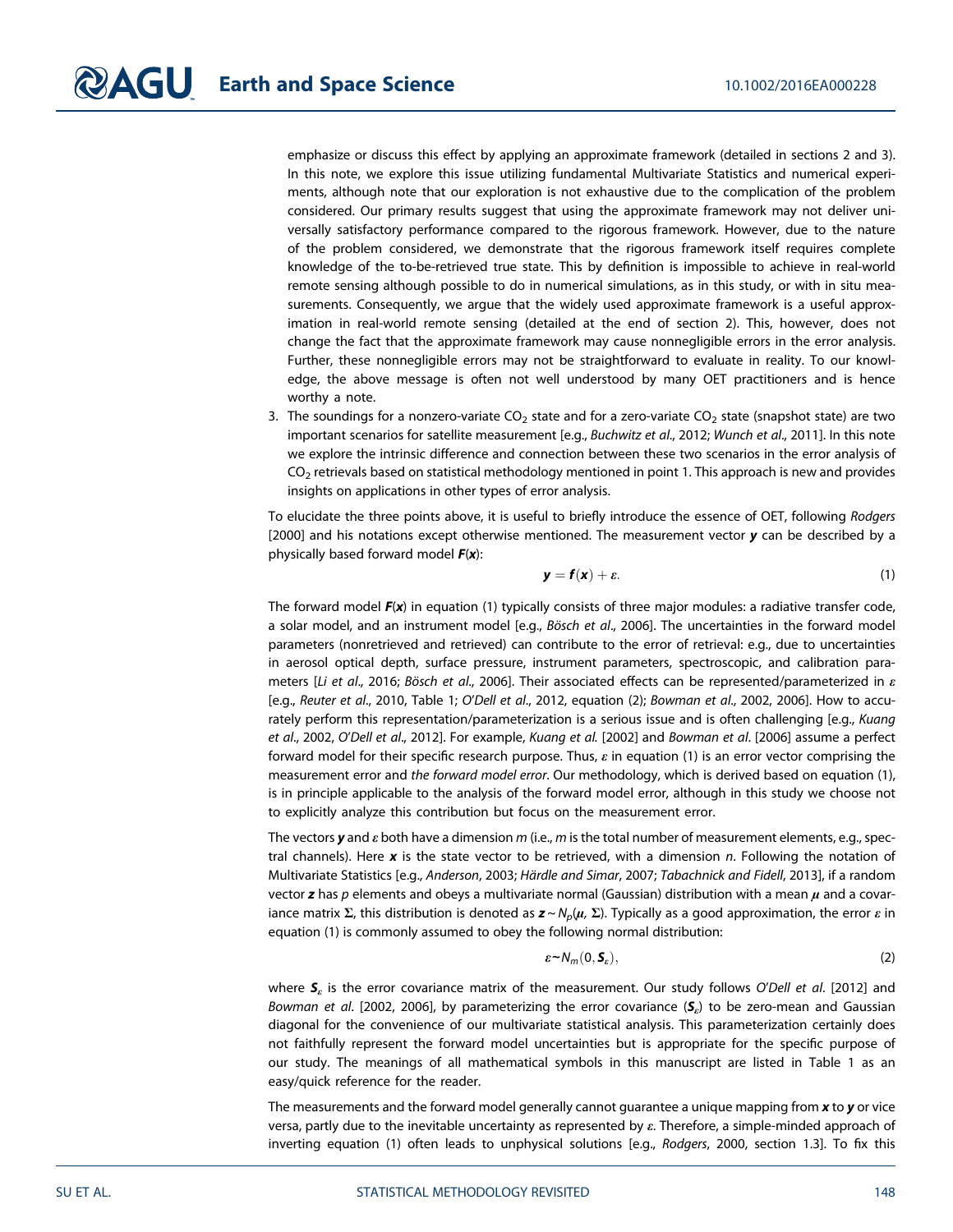|  | <b>Table 1.</b> The Meanings of Various Mathematical Symbols for Quick Reference |  |
|--|----------------------------------------------------------------------------------|--|
|--|----------------------------------------------------------------------------------|--|

| $\mathbf{z} \sim N_P(\boldsymbol{\mu}, \boldsymbol{\Sigma})$                                                                                                       | <b>z</b> is a P-element random vector that follows normal/Gaussian distribution with a mean $\mu$ and               |  |
|--------------------------------------------------------------------------------------------------------------------------------------------------------------------|---------------------------------------------------------------------------------------------------------------------|--|
|                                                                                                                                                                    | a covariance $\Sigma$                                                                                               |  |
| $\boldsymbol{x}$                                                                                                                                                   | the state vector/scalar to be retrieved                                                                             |  |
| y                                                                                                                                                                  | the measurement vector                                                                                              |  |
| $\boldsymbol{\mathcal{E}}$                                                                                                                                         | the measurement error vector                                                                                        |  |
| $S_{\varepsilon}$                                                                                                                                                  | the covariance matrix of the measurement error                                                                      |  |
| $x_a$                                                                                                                                                              | the a priori mean state for x, the best evaluation for $xr$ before measurements/retrievals                          |  |
| $S_a$                                                                                                                                                              | the a priori covariance matrix for $x$ , the best evaluation for $Sr$ before measurements/retrievals                |  |
| K                                                                                                                                                                  | the weighting function matrix                                                                                       |  |
| $\hat{\mathbf{x}}$                                                                                                                                                 | the retrieval solution                                                                                              |  |
| $\hat{\mathbf{x}} - \mathbf{x}$                                                                                                                                    | the deviation of the retrieval solution $\hat{x}$ from the true state $x$ , i.e., the retrieval quaility (retrieval |  |
|                                                                                                                                                                    | error)                                                                                                              |  |
| $x_c$                                                                                                                                                              | the mean of the distribution of true state $x$                                                                      |  |
| $\frac{S_c}{\hat{S}}$                                                                                                                                              | the covariance matrix of the distribution of true state $x$                                                         |  |
|                                                                                                                                                                    | the (posterior) covariance matrix of retrieval quality according to the approximate framework                       |  |
|                                                                                                                                                                    | equation (14), expressed by equation (6)                                                                            |  |
| $\hat{\mathsf{S}}\left(\mathsf{S}_{a}^{-1}\mathsf{S}_{c}\mathsf{S}_{a}^{-1}+\mathsf{K}^{\mathsf{T}}\mathsf{S}_{\varepsilon}^{-1}\mathsf{K}\right)\hat{\mathsf{S}}$ | the (posterior) covariance matrix of retrieval quality according to the rigorous framework                          |  |
|                                                                                                                                                                    | equation (13)                                                                                                       |  |
| $\hat{S}S_{a}^{-1}(x_{a}-x_{c})$                                                                                                                                   | the accuracy of retrieval quality according to the rigorous framework equation (13)                                 |  |
| h                                                                                                                                                                  | a vector representing the vertical pressure-weighted averaging                                                      |  |

problem, it is crucial to employ some a priori knowledge about the distribution of the state vector x, which is commonly described by Gaussian statistics:

$$
\mathbf{x} \sim N_n(\mathbf{x}_a, \mathbf{S}_a). \tag{3}
$$

Here  $x_a$  is the a priori mean state vector, and  $S_a$  is the a priori covariance matrix. This a priori distribution provides an important constraint for the retrieval of  $x$ , in addition to the constraint from the measurements. The OET retrieval solution, denoted as  $\hat{x}$ , can be derived by iterative steps that seek to minimize the cost function:

$$
\chi^2 = \left[\mathbf{y} - \mathbf{F}(\mathbf{x})\right]^T \mathbf{S}_c^{-1} \left[\mathbf{y} - \mathbf{F}(\mathbf{x})\right] + \left(\mathbf{x} - \mathbf{x_a}\right)^T \mathbf{S}_a^{-1} \left(\mathbf{x} - \mathbf{x_a}\right).
$$
 (4)

The weighting function is usually denoted by  $\pmb{\mathit{K}}=[K_{i,j}]=[\partial F_{i}/\partial x_{j}]$ . Using linearization via a Taylor series, Rodgers [2000] (see his equations (2.27) and (2.44)) derives the first-order distribution of the optimal solution as below:

$$
\mathbf{x} \sim N_n(\hat{\mathbf{x}}, \hat{\mathbf{S}}),\tag{5}
$$

where the terms are expressed by

$$
\hat{\mathbf{S}} = \left(\mathbf{K}^{\mathsf{T}} \mathbf{S}_{\varepsilon}^{-1} \mathbf{K} + \mathbf{S}_{\mathbf{a}}^{-1}\right)^{-1} \tag{6}
$$

and

$$
\hat{\mathbf{x}} = \hat{\mathbf{S}} \mathbf{S}_{a}^{-1} \mathbf{x}_{a} + \hat{\mathbf{S}} \mathbf{K}^{T} \mathbf{S}_{\varepsilon}^{-1} \mathbf{K} \mathbf{x} + \hat{\mathbf{S}} \mathbf{K}^{T} \mathbf{S}_{\varepsilon}^{-1} \varepsilon. \tag{7}
$$

Here  $\hat{\bm S}$  is the retrieval (posterior) covariance matrix and  $\hat{\bm x}$  is the retrieval solution. From (7) it is straightforward to obtain the expression for the retrieval quality (retrieval error), i.e., the deviation of the retrieval solution  $\hat{\bm{x}}$ from the true state  $x$ , as below:

$$
\hat{\mathbf{x}} - \mathbf{x} = \hat{\mathbf{S}} \mathbf{S}_a^{-1} \mathbf{x}_a - \hat{\mathbf{S}} \mathbf{S}_a^{-1} \mathbf{x} + \hat{\mathbf{S}} \mathbf{K}^T \mathbf{S}_\varepsilon^{-1} \varepsilon. \tag{8}
$$

Again, Table 1 explains all mathematical symbols in this manuscript as a quick reference for the reader.

Equation (8) is the starting point of our analysis for  $CO<sub>2</sub>$  retrieval errors. In section 2 we illustrate the statistical fundamentals that help characterize the mathematical nature of the associated error analysis. We use the related statistical methodology to systematically deliver a rigorous framework of error analysis, the results of which are demonstrated to be consistent with previous studies as shown in the Appendix A. Specifically in section 3, we quantify the potential errors introduced when treating a priori climatology same as the true state. This is a widely applied approximate framework and we compare it with a rigorously derived benchmark framework. By the nature of the problem considered, realistic numerical simulation may have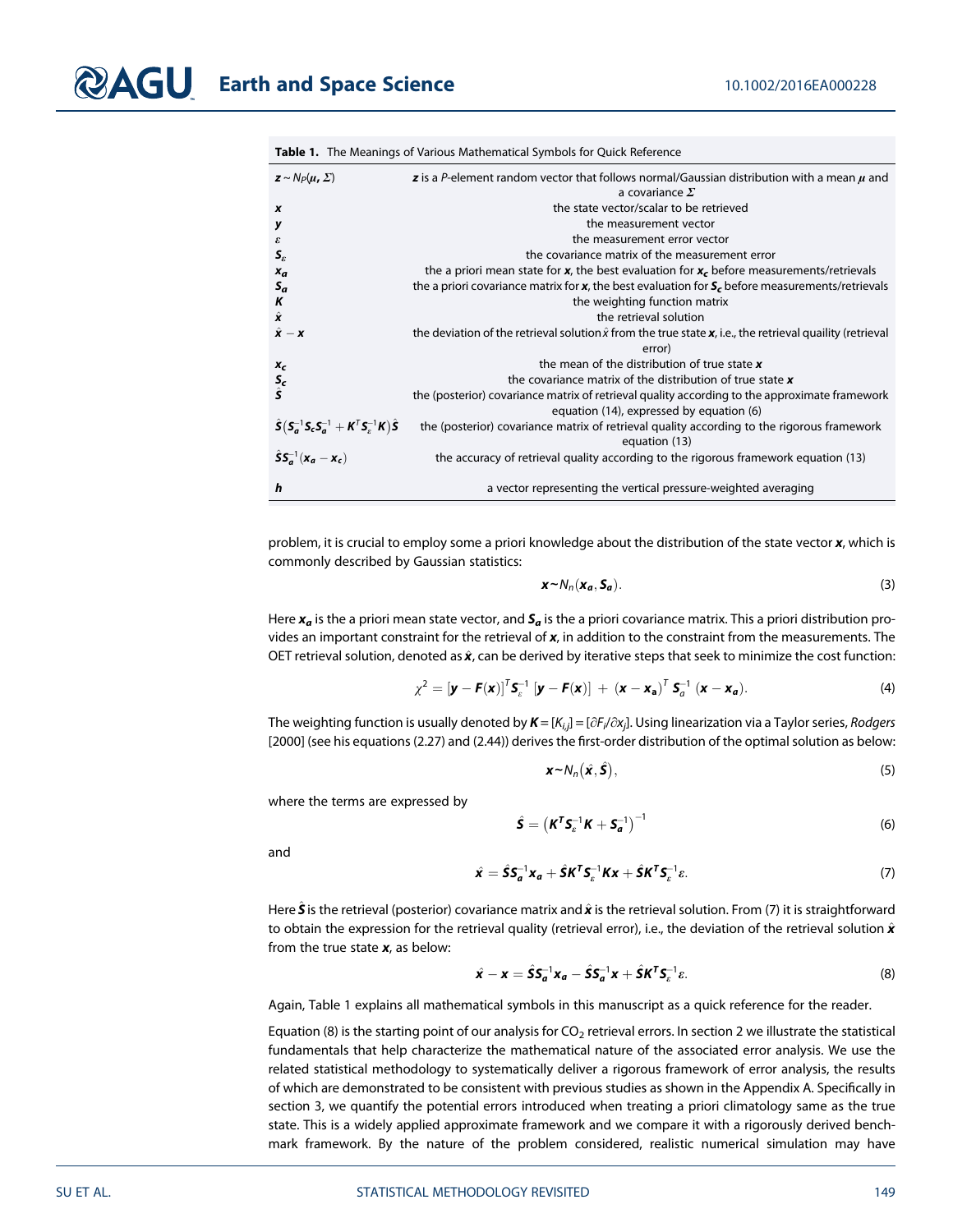advantage over remote sensing measurements for our specific purpose. In section 4, we quantify the intrinsic difference and connection of error analysis between the scenario of the sounding for a nonzero-variate  $CO<sub>2</sub>$ state and that for a zero-variate  $CO<sub>2</sub>$  state. We draw conclusions and discussions in section 5.

#### 2. Fundamentals of Multivariate Statistics

To facilitate the estimation of atmospheric  $CO<sub>2</sub>$  fluxes and transport, GHG satellite missions, such as OCO-2 [e.g., Frankenberg et al., 2015; Crisp et al., 2016], aim to retrieve column-averaged CO<sub>2</sub> dry air mole fraction (Xco<sub>2</sub>) with a precision ~1 ppm (part per million) and an accuracy ~0.2 ppm at certain spatial and temporal scales, e.g., for an  $\sim$ 1000 km  $\times$ 1000 km region (or smaller scalelike 1–100 km) at semimonthly to monthly intervals [Miller et al., 2007; Buchwitz et al., 2012]. The variability/distribution of the true CO<sub>2</sub> state under these spatial and temporal scales is assumed to obey multivariate Gaussian statistics:

$$
\mathbf{x} \sim N_n(\mathbf{x}_c, \mathbf{S}_c),\tag{9}
$$

where  $x_c$  is the mean and  $S_c$  is the covariance of the true CO<sub>2</sub> state distribution (following the notation of Rodgers and Connor [2003]). Here Gaussian statistics is a widely used, albeit incomplete assumption (see discussion in Bowman et al. [2002], Kulawik et al. [2006]). This true state distribution (9) is to be retrieved and is in theory best evaluated by the a priori distribution (3) before measurement. Thus, the a priori provides one constraint for the retrieval, while the measurement provides another constraint such that the retrieval solution  $\hat{\bm{x}}$  (see its expression above equation (14)) typically approaches closer to the true state (9) than the a priori (3) does. But most likely, the retrieval solution  $\hat{\mathbf{x}}$  cannot reach the true state: Only when we have *perfect* measurements (i.e.,  $S_z\to$  0), equation (6) becomes  $\hat{\bm{S}}$  ∼ $(K^T S_z^{-1} K)^{-1}$  $\to$ 0 and it is straightforward to obtain that  $\hat{\bm{x}} \sim N_n(\bm{x_c}, \, \bm{\mathcal{S}_c})$ . This means that the retrievals  $\hat{\bm{x}}$  can completely recover the true state (9) only when the measurement errors are zero, which, however, is an unrealistic situation. Therefore,  $x_c$  and  $S_c$  in real-world retrievals are always unknown (again, best evaluated by the a priori  $x_a$  and  $S_a$  before measurements), although in numerical simulations they can be prescribed to be physical ones (as if they are known) for our specific purpose (as in section 3 for our purpose of a rigorous error analysis).

Therefore, the true CO<sub>2</sub> state x and the retrieved CO<sub>2</sub> state  $\hat{x}$  are both variable vectors. The former obeys the distribution (9). The latter, as a function of x and  $\varepsilon$  as from (7), obeys a distribution determined by (7), (2), and (9). Their difference, i.e., the retrieval quality (retrieval error),  $(\hat{\bm{x}} - \bm{x})$  given by (8), is also a variable vector and obeys a certain distribution. Quantifying this distribution of retrieval quality, as we examine in this note, is a vital component for the remote sensing of  $CO_2$  [e.g., Buchwitz et al., 2012]. However, this distribution has a sophisticated multivariate dependency on (8), (2), and (9), a systematic analysis of which is difficult to perform without utilizing Multivariate Statistics [e.g., Härdle and Simar, 2007]. An important point of this paper is that a more realistic error analysis of  $CO<sub>2</sub>$  retrieval should be based on strict Multivariate Statistics. To our knowledge, Multivariate Statistics, due to its complexity, is often not well understood by some OET practitioners, which is a key element that prevents them from achieving a more correct error analysis. Therefore, it is necessary to include a revisit of Multivariate Statistics, which is not new in the community of statistics but is not well recognized in the community of  $CO<sub>2</sub>$  remote sensing.

Without loss of generality, let x be a (n × 1) vector that follows a multivariate normal distribution  $x \sim N_n(\bar{x}, s)$ and K be a  $(m \times n)$  constant matrix. From Theorem 2.4.5 of Anderson [2003], Kx is then distributed as

$$
Kx \sim N_m(K\overline{x}, KSK^T). \tag{10a}
$$

This theorem tells us that multivariate normality is preserved under any linear transformations. See Anderson [2003] for the proof of this theorem.

As an extension of the theorem (10a), let c be a ( $m \times 1$ ) constant vector. From Theorem 5.2 of Härdle and Simar [2007],  $Kx + c$  is distributed as

$$
Kx + c \sim N_m(K\overline{x} + c, KSK^T).
$$
 (10b)

This theorem tells us that if  $x$  is distributed according to a multivariate normal statistics, then every linear function of x should consistently follow a normal distribution as well.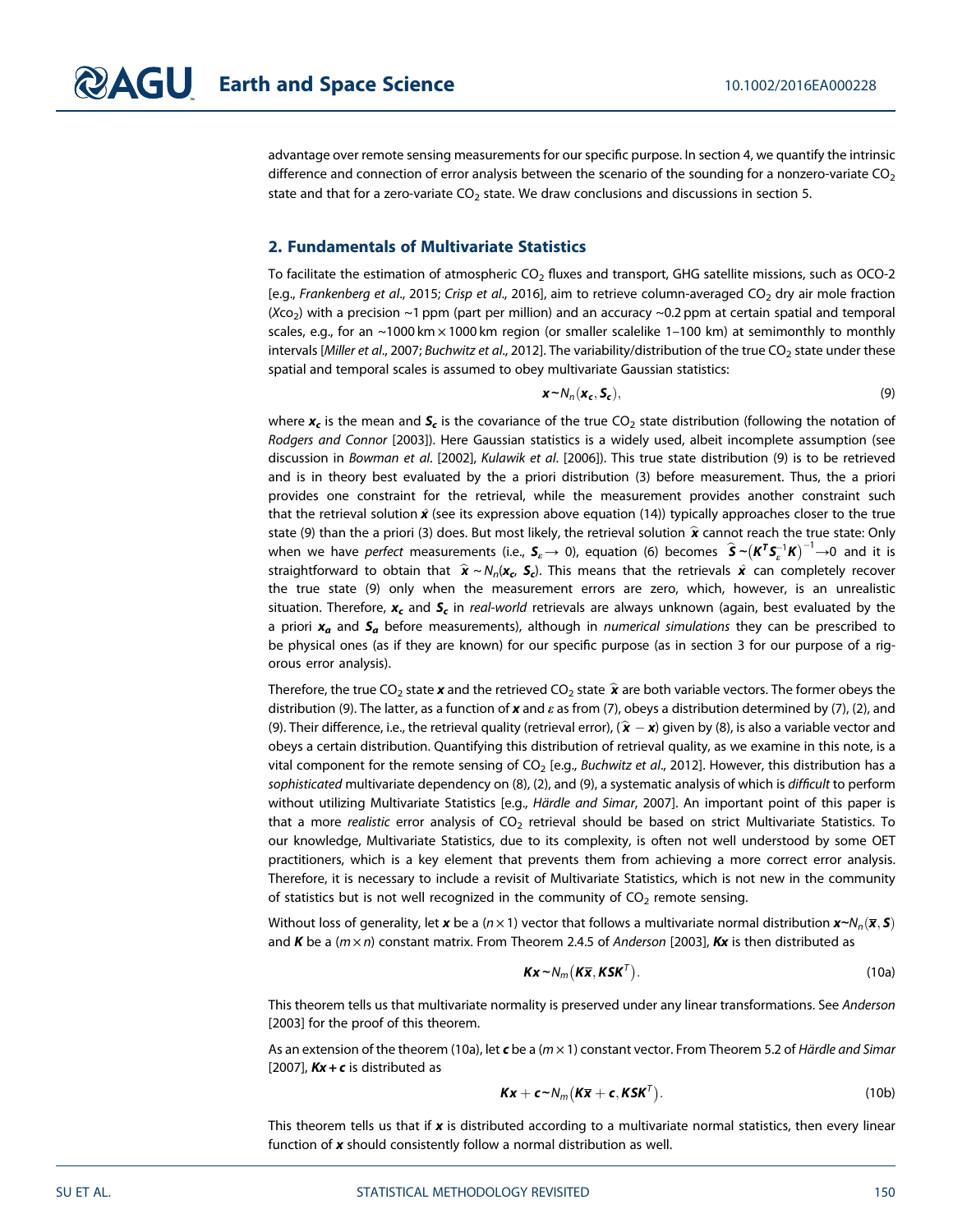Next, let x and y both be (n × 1) dimensional vectors, each distributed independently as x∼N<sub>n</sub>( $\bar{x}$ ,  $S_x$ ) and  ${\bm y}\! \sim\! N_n(\overline{\bm y},{\bm {\mathcal S}_{\bm y}}).$  From Theorem 2.19 of *Basilevsky* [1994], ( ${\bm x}\!+\!{\bm y}$ ) should be distributed according to

$$
(\mathbf{x} + \mathbf{y}) \sim N_n (\overline{\mathbf{x}} + \overline{\mathbf{y}}, \mathbf{S}_{\mathbf{x}} + \mathbf{S}_{\mathbf{y}}).
$$
 (11a)

This theorem tells us that adding two independent Gaussian distribution yields another Gaussian distribution.

Finally, as an extension of the theorem (11a), let  $x_1, x_2, ..., x_l$  be independently, identically distributed vectors according to  $N_n(\bar{\bm{x}},\bm{S}).$  Let  $\sum_{i=1}^l\frac{\bm{x}_i}{l}$  be the sample mean vector. Then from Theorem 3.5.2 of *Tong* [1990],  $\sum_{i=1}^l\frac{\bm{x}_i}{l}$ obeys the following multivariate normal distribution:

$$
\sum_{i=1}^{J} \frac{\mathbf{x}_i}{I} \sim N_n(\overline{\mathbf{x}}, \mathbf{S}/I). \tag{11b}
$$

This theorem tells us that multiple sampling would reduce the covariance uncertainty by a factor of the sample number (i.e., reduce  $S$  to be  $S/l$ ).

Now we utilize the statistical fundamentals above to analyze the properties of the retrieval quality (retrieval error)  $(\hat{\textbf{x}} - \textbf{x})$ , as given by equation (8). There are three controlling terms on the right-hand side (RHS) of (8). The first term  $\widehat{S}S_{a}^{-1}x_{a}$  is a constant vector and hence has a zero covariance, i.e.,

$$
\widehat{\mathbf{S}}\mathbf{S}_{a}^{-1}\mathbf{x}_{a} \sim N_{n}\bigg(\widehat{\mathbf{S}}\mathbf{S}_{a}^{-1}\mathbf{x}_{a},\ 0\bigg). \hspace{1cm} (12a)
$$

In contrast, the second term  $\hat{S}S_a^{-1}x$  and the third term  $\hat{S}K^T S_e^{-1}x$  are both variable vectors. They are a linear function of x and  $\varepsilon$ , respectively. Therefore, we can apply (2), (9), and (10a) to achieve their multivariate normal distribution:

$$
-\hat{S}S_{a}^{-1}\mathbf{x} \sim N_{n}\left(-\hat{S}S_{a}^{-1}\mathbf{x}_{c}, \quad \hat{S}S_{a}^{-1}S_{c}S_{a}^{-1}\hat{S}\right), \qquad (12b)
$$

$$
\widehat{\mathbf{S}}\mathbf{K}^T\mathbf{S}_e^{-1}\varepsilon \sim N_n\Big(0, \widehat{\mathbf{S}}\mathbf{K}^T\mathbf{S}_e^{-1}\mathbf{K}\widehat{\mathbf{S}}\Big). \tag{12c}
$$

Finally, according to (11a), the linear combination of (12a)–(12c), due to their independence, leads to the following multivariate normal distribution for the retrieval quality (retrieval error):

$$
(\widehat{\mathbf{x}} - \mathbf{x}) \sim N_n \bigg( \widehat{\mathbf{S}} \mathbf{S}_a^{-1} (\mathbf{x}_a - \mathbf{x}_c) \bigg), \, \widehat{\mathbf{S}} \big( \mathbf{S}_a^{-1} \mathbf{S}_c \mathbf{S}_a^{-1} + \mathbf{K}^T \mathbf{S}_c^{-1} \mathbf{K} \big) \widehat{\mathbf{S}} \big).
$$
 (13)

Here the mean  $\hat{\bm{S}}\bm{S_a}^{-1}(\bm{x_a}-\bm{x_c})$  represents the *accuracy* of the retrieval quality: the statistical *bias* of the retrieval solution  $\hat{\mathbf{x}}$  from the true state x (accuracy is often called bias in the literature). The covariance  $\widehat{S}(S_a^{-1}S_cS_a^{-1}+K^TS_c^{-1}K)\widehat{S}$  represents the precision (statistical variability) of the retrieval quality (see Taylor [1999] for a rigorous statistical definition of accuracy and precision).

Therefore, we have applied the methodology of Multivariate Statistics to systematically obtain the rigorous framework (13). Our Appendix A demonstrates the consistency of our equation (13) with previous studies for a rigorous error analysis of OET, by also applying the statistical methodology. This methodology is a useful tool in performing error analysis for various retrieval scenarios, as further shown in the rest of this manuscript.

The statistical nature of the retrieval quality using OET is essentially captured by equation (13), whose physical meaning is not straightforward. Figure 1a schematically illustrates the physical meaning of (13) in a simple scenario of a two-dimensional state vector  $(x = [x_1, x_2])$  and a one-dimensional measurement  $(y)$ . This schematic essentially follows Figure 2.4 of Rodgers [2000] but now adds the effects of  $x_c$  and  $S_c$ . The golden ellipse represents the variability/distribution of the true state  $x$ , which is shown within the range of the covariance  $S_c$ with the mean  $x_c$  at the center (i.e.,  $x \sim N_n(x_c, S_c)$ , equation (9)). To retrieve x via a Bayesian approach, there should be two constraints. The first constraint is the a priori knowledge/guess about the true state's distribution:  $x \sim N_n(x_a, S_a)$  (equation (3)), as represented by the purple ellipse. The second constraint of x comes from the measurement, as represented by the green region. (That is, given the measurement y and the weighting function K, the Gaussian uncertainty of the measurement error  $\varepsilon$  leads to the variability of x shown by the green region, as directly inversed from the first-order expression for the forward model  $y = Kx + \varepsilon$ .) The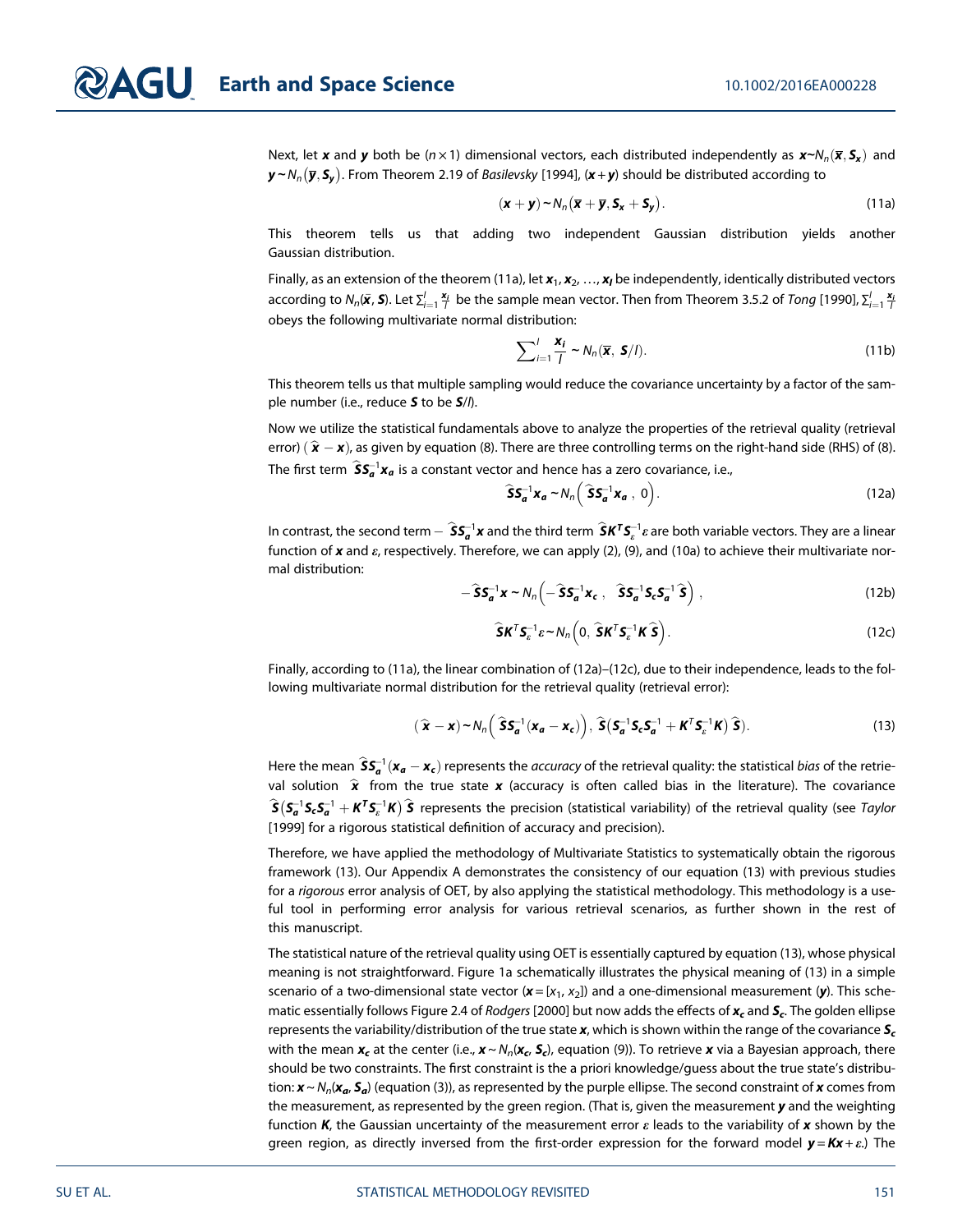# **Earth and Space Science** 10.1002/2016EA000228



Figure 1. (a) Schematic for the physical meaning of equation (13), for the scenario of a two-dimensional CO<sub>2</sub> state vector and a one-dimensional measurement, as discussed in sections 2-3. This schematic essentially follows Figure 2.4 of Rodgers [2000], but now adds the effects of  $x_c$  and  $S_c$ . The golden ellipse represents the variability/distribution of the true state x, which is shown within the range of the covariance  $S_c$  with the mean  $x_c$  at the center [i.e.,  $x \sim N_p(x_c, S_c)$ ]. The first constraint for the retrieval is the a priori knowledge  $x \sim N_p(x_a, S_a)$ , as represented by the purple ellipse. The second constraint for the retrieval comes from the measurement, as represented by the green region. The Bayesian statistics combines the above two constraints sophisticatedly to result in the optimal solution  $\hat{x}$  with a smaller uncertainty than either of the two constraints, as represented by the red ellipse. Finally, the blue ellipse represents the uncertainty of the retrieval quality ( $\hat{\mathbf{x}} - \mathbf{x}$ ), as quantified by (13). (b) Same as (a) but for the scenario of a zero-variate true CO<sub>2</sub> state x, i.e., a single data point ( $S_c$  = 0), as discussed in section 4. The distribution of  $(\hat{\mathbf{x}} - \mathbf{x})$  here is according to equation (17a).

Bayesian statistics combines the above two constraints to yield the optimal solution  $\hat{x}$  with a smaller uncertainty than either of the two constraints, as represented by the red ellipse. (From (7), (10a), (10b), and (11a), we can obtain the variability/distribution of  $\hat{x} ~ \sim N_n$ (  $\hat{S}S_a^{-1}x_a + \hat{S}K^T S_c^{-1}Kx_c$ ,  $\hat{S}K^T S_c^{-1}K$  $(S_cK^TS_c^{-1}K+1)$   $\hat{\bm{S}}$ ), as represented by the red ellipse.) Finally, the blue ellipse represents the uncertainty of the retrieval quality (  $\hat{\mathbf{x}} - \mathbf{x}$ ), as characterized by equation (13).

Equation (13) is a rigorous representation for the retrieval quality (again, see the Appendix A). Note, however, that this representation also has limitations, e.g., not accounting for the non-Gaussian effect. At least partly due to the reasons discussed below, numerous previous studies have widely applied the following approximate framework for the error analysis of  $CO<sub>2</sub>$  retrieval [e.g., O' Dell et al., 2012; Bovensmann et al., 2010; Bösch et al., 2006; Boesch et al., 2011; Yoshida et al., 2011; Reuter et al., 2010], implicitly or explicitly, as detailed right above equation (16) in section 3:

$$
(\widehat{\mathbf{x}} - \mathbf{x}) \sim N_n\left(0, \widehat{\mathbf{s}}\right). \tag{14}
$$

The key assumption in (14) is to approximate the true state distribution  $x \sim N_p(x_c, S_c)$  by the a priori distribution  $x \sim N_n(x_a, S_a)$ : i.e., using  $x_c = x_a$  and  $S_c = S_a$  in the rigorous framework, equation (13) yields the approximate one (14).

The approximation equation (14) is still useful due to the following reasons. The to-be-retrieved true-state distribution,  $x \sim N_n(x_c, S_c)$ , is by definition *impossible* to know precisely in advance of retrievals except in numerical experiments (see more discussions in the beginning of section 2) [see also Eguchi et al., 2010]. Thus, equation (13), which includes the unknown parameters  $x_c$  and  $S_c$ , cannot be applied directly. Again, in theory, the best evaluation for  $(x_c, S_c)$  before measurements should be the a priori knowledge  $(x_a, S_a)$ , which is known. Thus, in this sense it is reasonable to approximate  $(x_c, S_c)$  by  $(x_a, S_a)$  in the rigorous framework equation (13), which yields the approximation equation (14) that is determinable in realworld retrievals. However, even though equation (14) is practically useful, this does not change the fact that it is an approximate framework and it can cause error when evaluating the precision and accuracy (i.e., equation (13) does not equal equation (14) if  $(x_a, S_a)$  differs from  $(x_c, S_c)$ , no matter how small this difference is). Therefore, the follow-up question is whether this error is negligible or nonnegligible for  $CO<sub>2</sub>$  retrievals. To answer this question, in many aspects it is actually advantageous to use numerical simulations rather than real-world remote sensing measurements. This is essentially because, again, the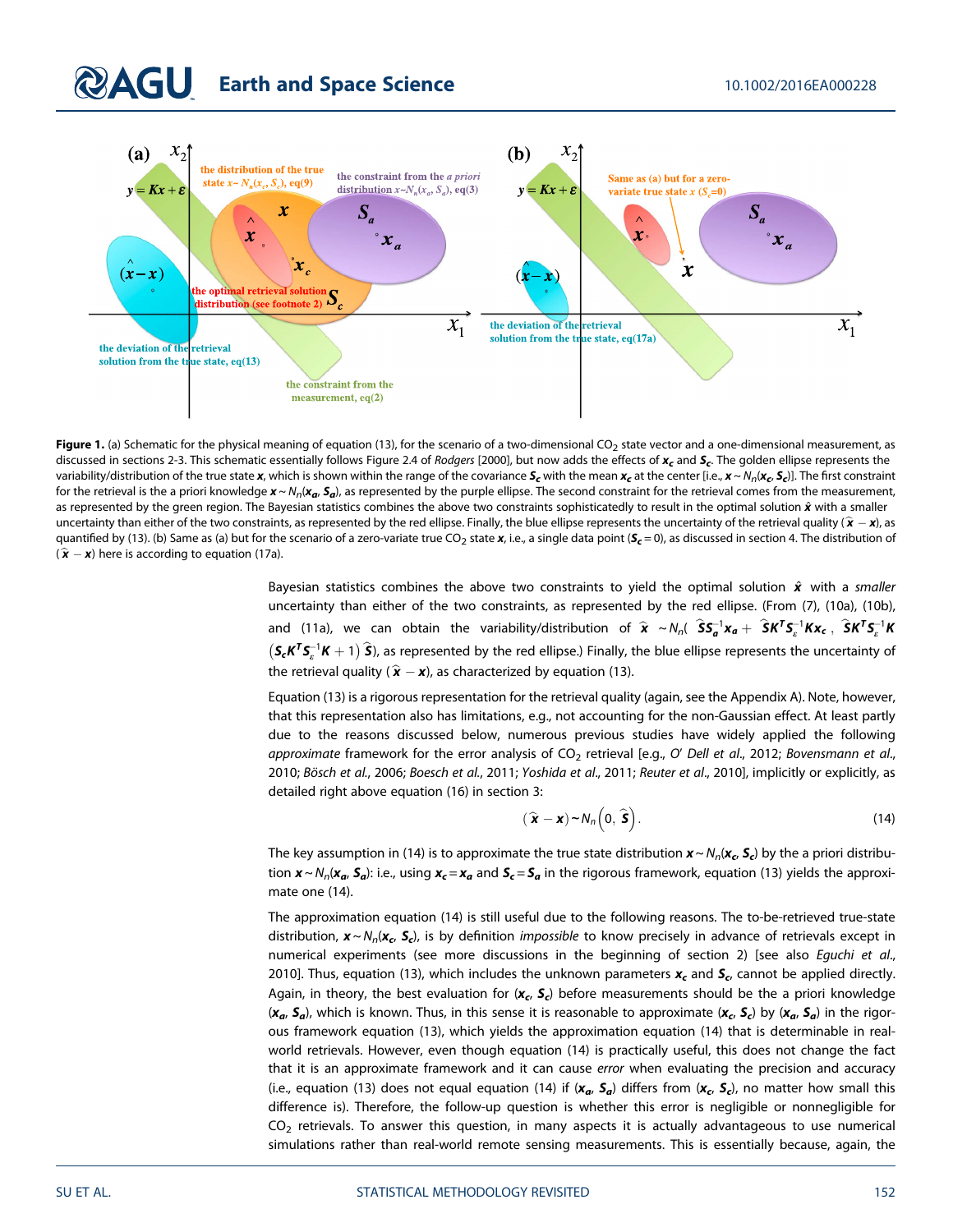true state  $(x_c, S_c)$  is not known in real-world retrievals but can be prescribed as if it is known in numerical simulation, as we do in this study. Of course,  $x_c$  and  $S_c$  should be prescribed to be as physical/realistic as possible, as we attempt to do in section 3. This manuscript aims to explore this issue self-consistently using the statistical methodology and hopefully shed some light on the question raised above. But it is never intended to be an exhaustive study on this issue, due to the complicated and extensive variability of true CO<sub>2</sub> profile state in reality [see, e.g., Equchi et al., 2010; Zeng et al., 2012, 2014]. Our study should also not be considered as a criticism to the usage of equation (14), which is a practical framework as discussed above. Again, the reader may also refer to other literature that mentions/discusses the similar issue but with different focuses [e.g., Kulawik et al., 2006; O'Dell et al., 2012; Worden et al., 2004; Connor et al., 2008; Reuter et al., 2012; Cressie et al., 2016; Connor et al., 2016].

#### 3. Numerical Illustrations

Here we examine the potential discrepancy between the approximate framework (14) and the more rigorous framework (13) in the error analysis of  $CO<sub>2</sub>$  retrieval. Here we use the OCO orbit simulator, whose model configurations are detailed in O'Brien et al. [2009]. For the purpose of this work, we only consider the clear-sky scenario, whose fraction among the global observations is about 15% under OCO-2 2 km<sup>2</sup> spatial resolution [Miller et al., 2007]. Without loss of generality, the configured atmosphere is composed of 11 layers; the measurement **y** includes 500 spectrally resolved radiances from 6167.7 to 6220.9 cm $^{-1}$  spectra (i.e., using the 1.6  $\mu$ m CO<sub>2</sub> band, with a OCO-2 resolution ~0.1 cm<sup>-1</sup>, equally spaced) [see *Kuai et al.*, 2010]. The quantity of interest, Xco<sub>2</sub>, can be calculated as  $\bm h^T\bm x$ , where  $\bm x$  is the state vector representing the vertical profile of CO<sub>2</sub> (i.e., with 11 layers here) and  $h$  is a vector representing the vertical pressure-weighted averaging. From (13) and the statistical fundamental (10a), we obtain the univariate normal distribution for the Xco<sub>2</sub> retrieval quality (the deviation of the retrieval from the true state):

$$
\left(\boldsymbol{h}^T\hat{\boldsymbol{x}} - \boldsymbol{h}^T\boldsymbol{x}\right) \sim \boldsymbol{N}_1\left(\boldsymbol{h}^T\hat{\boldsymbol{S}}\boldsymbol{S}_a^{-1}(\boldsymbol{x}_a - \boldsymbol{x}_c), \boldsymbol{h}^T\hat{\boldsymbol{S}}\left(\boldsymbol{S}_a^{-1}\boldsymbol{S}_c\boldsymbol{S}_a^{-1} + \boldsymbol{K}^T\boldsymbol{S}_c^{-1}\boldsymbol{K}\right)\hat{\boldsymbol{S}}\boldsymbol{h}\right).
$$
 (15)

From fundamental statistics [e.g., Anderson, 2003], the first term and the second term in the RHS of (15), respectively, represent the accuracy and the variance (the square of precision) of the  $Xco<sub>2</sub>$  retrieval quality. In contrast to (15), a widely applied approximate framework for the distribution of the  $Xco<sub>2</sub>$  retrieval quality, explicitly or implicitly [e.g., O' Dell et al., 2012, equation (B3); Bovensmann et al., 2010, equation (B16); Boesch et al., 2011, equation (5); Bösch et al., 2006, equation (6); Yoshida et al., 2011, equation (12); Reuter et al., 2010, equation (12)], is represented as follows:

$$
\left(\boldsymbol{h}^T\hat{\boldsymbol{x}} - \boldsymbol{h}^T\boldsymbol{x}\right) \sim N_1\left(0, \boldsymbol{h}^T\hat{\boldsymbol{S}}\boldsymbol{h}\right). \tag{16}
$$

We note that equation (15) becomes equation (16) only when assuming  $x_c = x_a$  and  $S_c = S_a$ , which is the same simplifying assumption that produces equation (14) from equation (13). This is because (16) and (15) are the linear transformations of (14) and (13), respectively, by utilizing the statistical fundamental (10a).

The approximate framework (16) yields a perfect accuracy (i.e., zero bias). In contrast, the more rigorous framework (15) generally yields nonzero accuracy:  $\bm h^T\bm{\hat S}\bm S_a^{-1}(\bm x_{\bm a}-\bm x_{\bm c})$ . Here  $(\bm x_{\bm a}-\bm x_{\bm c})$  is the deviation of the a priori CO<sub>2</sub> profile (i.e.,  $x_a$ ) from the true profile (i.e.,  $x_c$ ), representing the bias of our best knowledge for the true state before the measurement/retrieval. According to Equchi et al. [2010], our current best knowledge of CO2 profile has a bias of about 3.2–7.2 ppm on average [see some recent values in Wunch et al., 2016], resulting from the complexity of the often-chaotic climate variability that is currently not well predicted/measured [e.g., Jiang et al., 2010, 2016].

Now we numerically examine the potential error introduced when evaluating the accuracy of  $X_{CO_2}$  retrieval quality using the approximate framework (16), in contrast to the rigorous framework (15). As discussed at the end of section 2, the true state ( $x_c$ ,  $S_c$ ) is actually unknown and is best evaluated by ( $x_a$ ,  $S_a$ ) before our measurements. Therefore, by definition in *real-world* retrievals, we generally cannot determine  $(x_a - x_c)$  accurately (since  $x_c$  is unknown), but we can prescribe it in numerical simulations where  $(x_{a}-x_{c})$  represents the uncertainty/bias of our knowledge for the true state before our retrievals. To be physical and without loss of generality, in our experiments we configure some statistically significant structures for the vertical profile of  $(x_a - x_c)$ : constant, linear,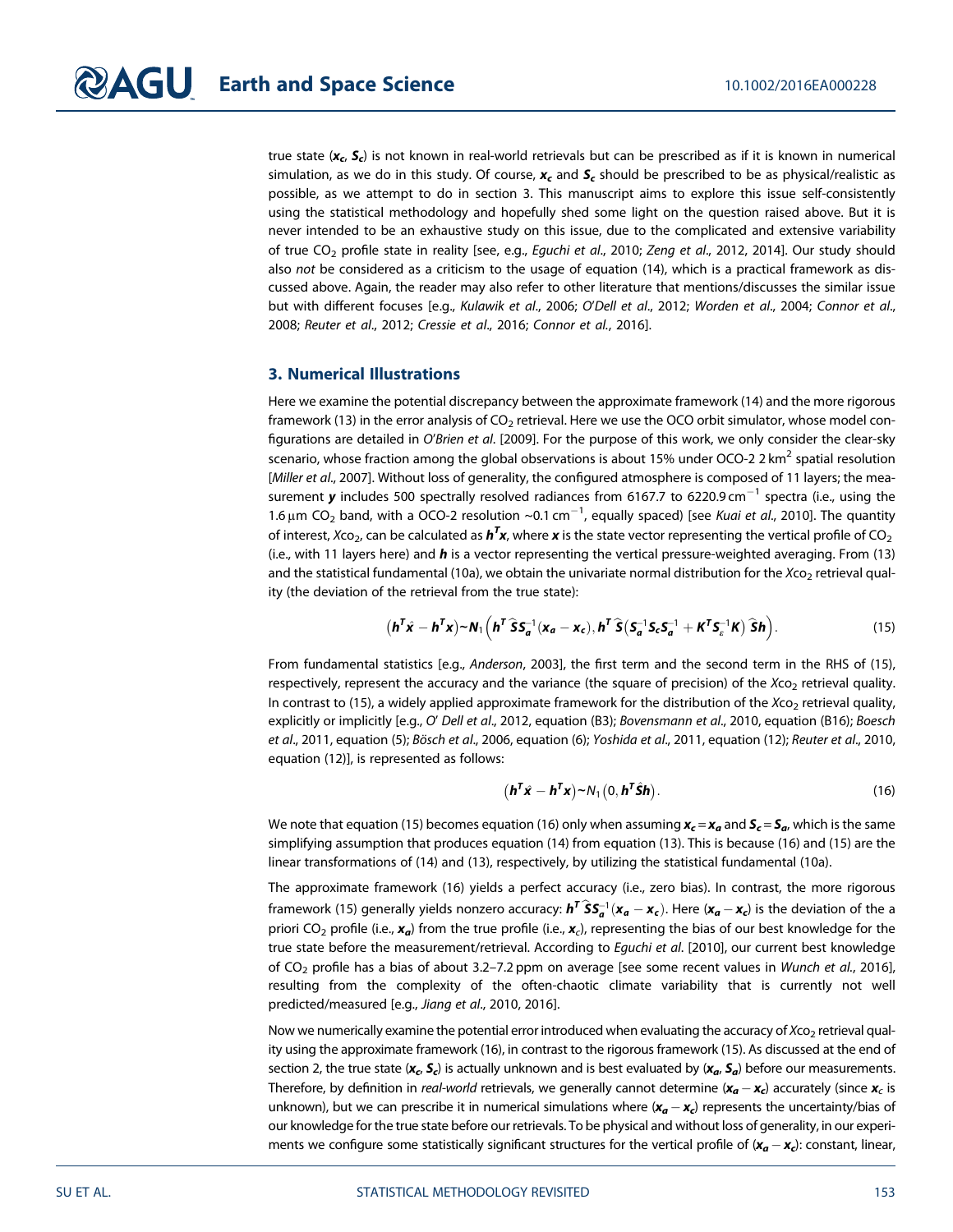Table 2. Configurations of Four Numerical Cases That Contrast the Accuracy of Xco<sub>2</sub> Retrieval Quality ( $\hat{\mathbf{x}} - \mathbf{x}$ ) According to the Rigorous Framework (15) and the Approximate Framework (16), With Results Discussed in Figure 2 and Section 3<sup>a</sup>

|        | $x_a$                                                                                                  |
|--------|--------------------------------------------------------------------------------------------------------|
| Case 1 | $x_{\sigma}(i) = x_{\sigma}(i) + 3.2$ ppm                                                              |
| Case 2 | $x_{\rm g}(i) = x_{\rm g}(i) + 1.6$ ppm $\times$ [1-2(i - 1)/10]                                       |
| Case 3 | $x_{\mathbf{q}}(i) = x_{\mathbf{c}}(i) + 1.6$ ppm $\times$ [((i - 1)/10 - 3/2) <sup>2</sup> - 5/4]     |
| Case 4 | $x_{\mathbf{q}}(i) = x_{\mathbf{c}}(i) + 1.6$ ppm $\times$ [((i - 1)/10 + 0.264) <sup>3</sup> - 1.018] |

<sup>a</sup>By definition ( $\mathbf{x}_a - \mathbf{x}_c$ ) in real-world retrievals can not be determined exactly (detailed in section 3). But as numerical experiments we can prescribe the vertical profile of  $(x_a - x_c)$  to be some statistically/physically significant structures: constant, linear, quadratic, and cubic, in the four cases respectively. The uncertainty magnitude of  $(x_a - x_c)$  is configured to be  $\leq$ 3.2 ppm according to *Eguchi et al.* [2010]. The  $S_a$  in all four cases is diagonal matrices with diagonal elements of 8 ppm, which is a typical a priori magnitude for many realistic retrievals of Xco<sub>2</sub> [e.g., Kuang et al., 2002 use 8 ppm; Saitoh et al., 2009 use 10 ppm]. Here  $i$  ( $i = 1, 2, ..., 11$ ) is the index for the vertical layers in the model.

quadratic, and cubic, respectively. The configurations are detailed in Table 2. The uncertainty magnitude of  $(x_{\boldsymbol{a}}-x_{\boldsymbol{c}})$ is configured to be ≲3.2 ppm following Eguchi et al. [2010] [see also Keppel-Aleks et al., 2011, Table 1]. The  $S_a$  in all four cases are configured as diagonal matrices [e.g., Saitoh et al., 2009] with diagonal elements of 8 ppm, a typical a priori magnitude for many realistic retrievals of  $Xco<sub>2</sub>$  (e.g., Kuang et al. [2002] use 8 ppm and Saitoh et al. [2009] use 10 ppm). Note that Saitoh et al. [2009] obtain improved retrievals when using prescribed diagonal elements for  $S_a$  like 10 ppm than when using more constrained values as determined by  $CO<sub>2</sub>$  transport model outputs.

Our results are shown in Figure 2. The accuracy of Xco<sub>2</sub> retrieval quality according to the approximate framework (16) is zero in all cases. In contrast, according to the more rigorous framework (15), the true accuracy in these four cases are  $\sim$ 0.19 ppm,  $\sim$ 0.25 ppm,  $\sim$ 0.28 ppm, and  $\sim$ 0.17 ppm, respectively, at SNR = 400 (i.e., the SNR magnitude for OCO-2). The large variability here (from 0.17 to 0.28 ppm) suggests a high sensitivity of the accuracy of  $X_{CO_2}$  retrieval to the vertical structure of the difference between a priori profile and the true profile of  $CO<sub>2</sub>$  (due to a vertical dependence according to equation (15)). This 0.17–0.28 ppm accuracy error is nonnegligible, by noting that the current GHG-CCI (GreenHouse Gas-Climate Change Initiative) project by ESA aims



**Figure 2.** Four numerical cases that illustrate the accuracy of Xco<sub>2</sub> retrieval quality ( $h^T \hat{x} - h^T x$ ), vs SNR. The red curve (always zero) is according to the approximate framework (16). In contrast, the blue curve is according to the more rigorous framework (15). Here the configurations include an uncertainty vector ( $x_a - x_c$ ) according to some statistically significant vertical structures: constant, linear, quadratic, and cubic, in the four cases respectively. The magnitude of  $(x_a - x_c)$  and  $\bm{s_a}$  are configured as detailed in Table 2. This figure shows that the accuracy difference between the two curves is nonnegligible,  $\sim$ 0.17–0.28 ppm at SNR = 400 for these four cases.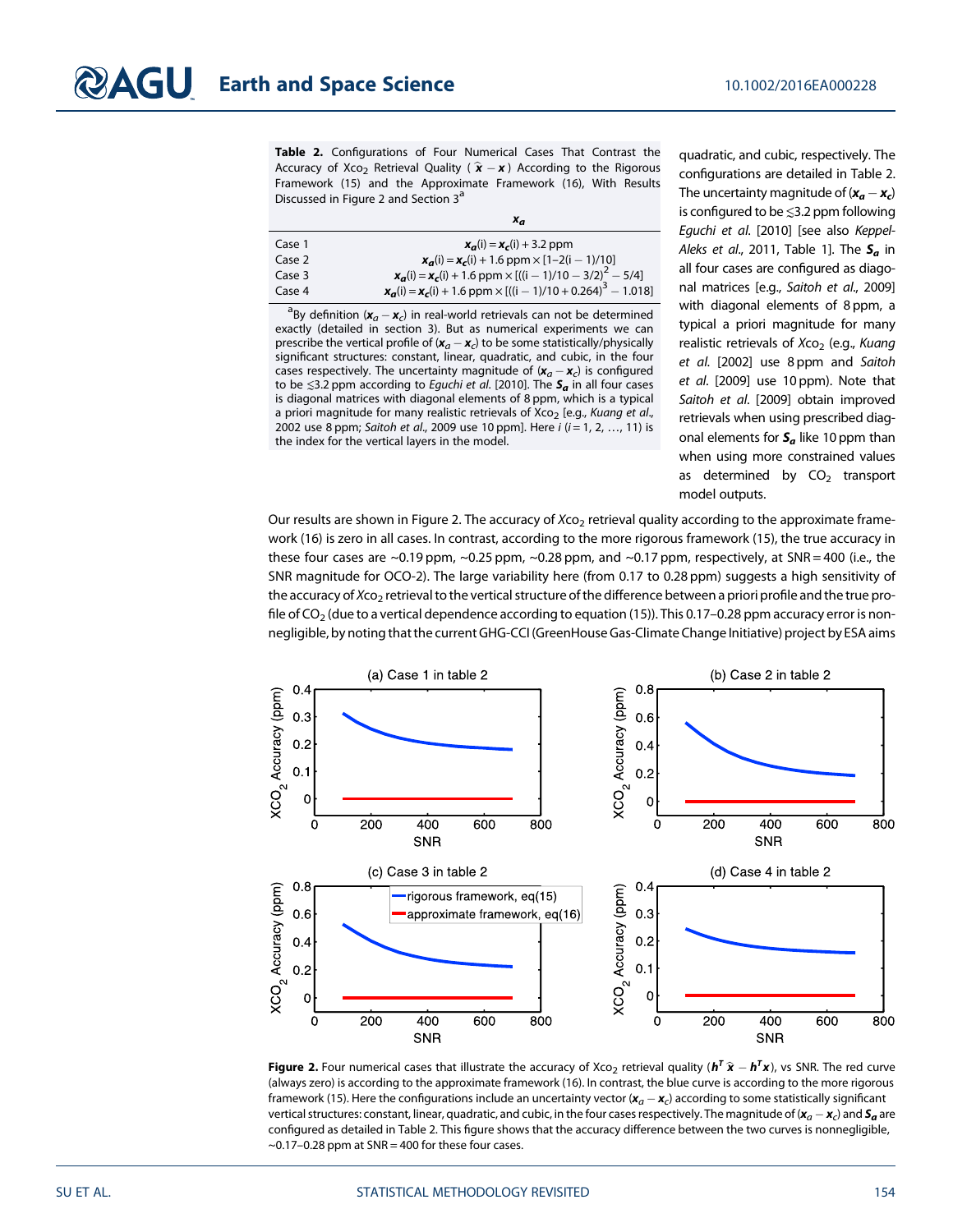**Table 3.** Configurations of Four Numerical Cases That Contrast the Precision of Xco<sub>2</sub> Retrieval Quality ( $\hat{x}$  –x) According to the Rigorous Framework (15) and the Approximate Framework (16), With Results Discussed in Figure 3 and Section 3<sup>a</sup>

|        | эa                                                                           |                                                                                 |
|--------|------------------------------------------------------------------------------|---------------------------------------------------------------------------------|
| Case 1 | $({\bf S}_a)_{i,j} = (8 \text{ ppm})^2 \times \exp(- {\bf i} - {\bf j} /10)$ | $({\bf S}_c)_{i,j}$ = (12 ppm) <sup>2</sup> × exp(- i - j  <sup>2</sup> /10)    |
| Case 2 | $(\mathbf{S}_{\mathbf{a}})_{i,i}$ = (8 ppm) <sup>2</sup> diagonal            | $(S_c)_{i,j} = (12 \text{ ppm})^2 \times \exp(- i - j /10)$                     |
| Case 3 | $(\mathbf{S}_{a})_{i,i}$ = (8 ppm) <sup>2</sup> diagonal                     | $({\bf S}_c)_{i,j} = (12 \text{ ppm})^2 \times \exp(- i-j ^2/10)$               |
| Case 4 | $({\bf S}_a)_{i,j} = (20 \text{ ppm})^2 \times \exp(- i - j /10)$            | $({\bf S}_c)_{i,j} = (12 \text{ ppm})^2 \times \exp(- {\bf i} - {\bf j} ^2/10)$ |

<sup>a</sup>The diagonal elements of  $S_a$  and  $S_c$  can differ by ~3.2–7.2 ppm [*Eguchi et al.*, 2010]. This difference in cases 1–3 is configured to be 4 ppm [i.e., 8 ppm for  $S_a$  and 12 ppm for  $S_c$ ]. Further, the off-diagonal structure of  $S_a$  may considerably deviate from that of  $S_r$  due to the hard-to-predict nonlocal dynamics [Saitoh et al., 2009]. Therefore these off-diagonal structures here are prescribed based on previous studies: a zero off-diagonal structure [Saitoh et al., 2009; Kuang et al., 2002], the structure of  $exp(-|i-j|/10)$  [section 2.6 of Rodgers, 2000], and the structure of  $exp(-|i-j|^2/10)$ [according to the principle of Saitoh et al. [2009] that the correlations between layers should become weaker quickly with increasing distance between the layers]. Case 4 is designed to answer the question of to what degree should the diagonal elements of  $S_a$  and  $S_c$  be different in order to compensating their off-diagonal inequality for reaching the same precision when using (15) and (16). Here i and j  $(i, j = 1, 2, ..., 11)$  are the indexes for the vertical layers in the model.

to deliver space-based Xco<sub>2</sub> retrieval with an accuracy  $\leq 0.2$  ppm [Buchwitz et al., 2012]. Note that the numerical experiments here are essentially a best case scenario and retrievals with real data will likely yield a larger bias.

Next, we examine the potential error introduced when evaluating the *precision* of Xco<sub>2</sub> retrieval quality using the approximate framework (16), in contrast to the benchmark (15). If the a priori covariance  $S_a$  differs from the true covariance  $\bm S_c$  the approximate precision (variance) term  $\bm h^{\bm T}\hat{\bm S}\bm h$ , as in (16), would deviate from the rigorous precision term  $\bm{h^T\hat{S}(S_a^{-1}S_cS_a^{-1}+K^TS_c^{-1}K)\hat{S}\bm{h}}$  as in (15). As discussed before, by definition in real-world retrievals we cannot determine ( $\bm{\mathsf{S}_a-\mathsf{S}_c}$ ) exactly, although *numerically* we can (as in this study). Our numerical experiments here use some prescribed parameterizations for the difference between  $S_a$  and  $S_c$ , based on several studies, with details below. Following Equchi et al. [2010], the standard deviation (diagonal elements) of  $S_a$  and  $S_c$  is configured to be 4 ppm in cases 1–3 of our new experiments (Table 3; 8 ppm for  $S_a$  and 12 ppm for  $S_c$ ; note that ~10 ppm diagonal elements for  $S_a$  yield good retrievals in Saitoh et al. [2009]). Further, the off-diagonal structure of  $S_c$  is related to complicated nonlocal dynamics and is difficult to characterize well by  $S_a$  [Saitoh et al., 2009]: i.e., the structure of  $S_a$  can considerably deviate from  $S_c$ . These off-diagonal structures in our cases (Table 3) are parameterized by a zero off-diagonal structure [S*aitoh et al.,* 2009], the structure of exp $(-|i-j|/10)$  (section 2.6 of *Rodgers* [2000], here *i, j* are the indexes for vertical layers], and the structure of  $\exp(-|i-j|^2/10)$  [according to the principle of Saitoh [2009] that the correlations between layers should become weaker quickly with increasing distance between the layers].

As shown in Figures 3a–3c, the precision differences [when using (16) vs (15)] in cases 1–3 are ~1.4–1.7 ppm at SNR = 400 (the SNR magnitude for OCO-2). This represents the error introduced by using the approximate framework (16) in opposition to the rigorous one (15). This 1.4–1.7 ppm precision error is nonnegligible since the precision goal is  $\leq 1$  ppm for the GHG-CCI project regarding the Xco<sub>2</sub> retrieval [Buchwitz et al., 2012]. Case 4 in Table 3 and Figure 3d is designed to answer the question of to what degree should the diagonal elements of  $S_a$  and  $S_c$  be different in order to compensate their off-diagonal inequality for reaching the same precision when using (15) vs (16) (i.e., the two curves in Figure 3d are close to each other). To test this, we configure  $S_a$ and  $S_c$  with unrealistic large differences (~20 ppm vs 12 ppm, as shown in Case 4 of Table 3) in their diagonal elements. This suggests that it is generally difficult to make the precision difference between (15) and (16) vanish. Again our test cases here are somewhat idealized since the true state distribution/variability can often be complicated [e.g., Zeng et al., 2012, 2014] and the difference between  $S_a$  and  $S_c$  is poorly quantified [Equchi et al., 2010]. Further, in real-world retrievals the framework equation (16) is still useful due to the uncertainty of the true state ( $S_c$ ,  $x_c$ ) in reality. But for numerical simulation (as in this study), equation (15) can act as a valuable benchmark since the true state is then prescribed. Similarly if highly accurate in situmeasurements are available, equation (15) can act as a useful benchmark for remote sensing retrievals since the true state is then known.

Note that all discussions above are based on single sounding (for a Gaussian-variate true state), which is an important remote sensing scenario [e.g., Buchwitz et al., 2012; Reuter et al., 2011]. Another important scenario is multiple soundings: e.g., consider  $l$  soundings of  $CO<sub>2</sub>$  that are nearly independently and identically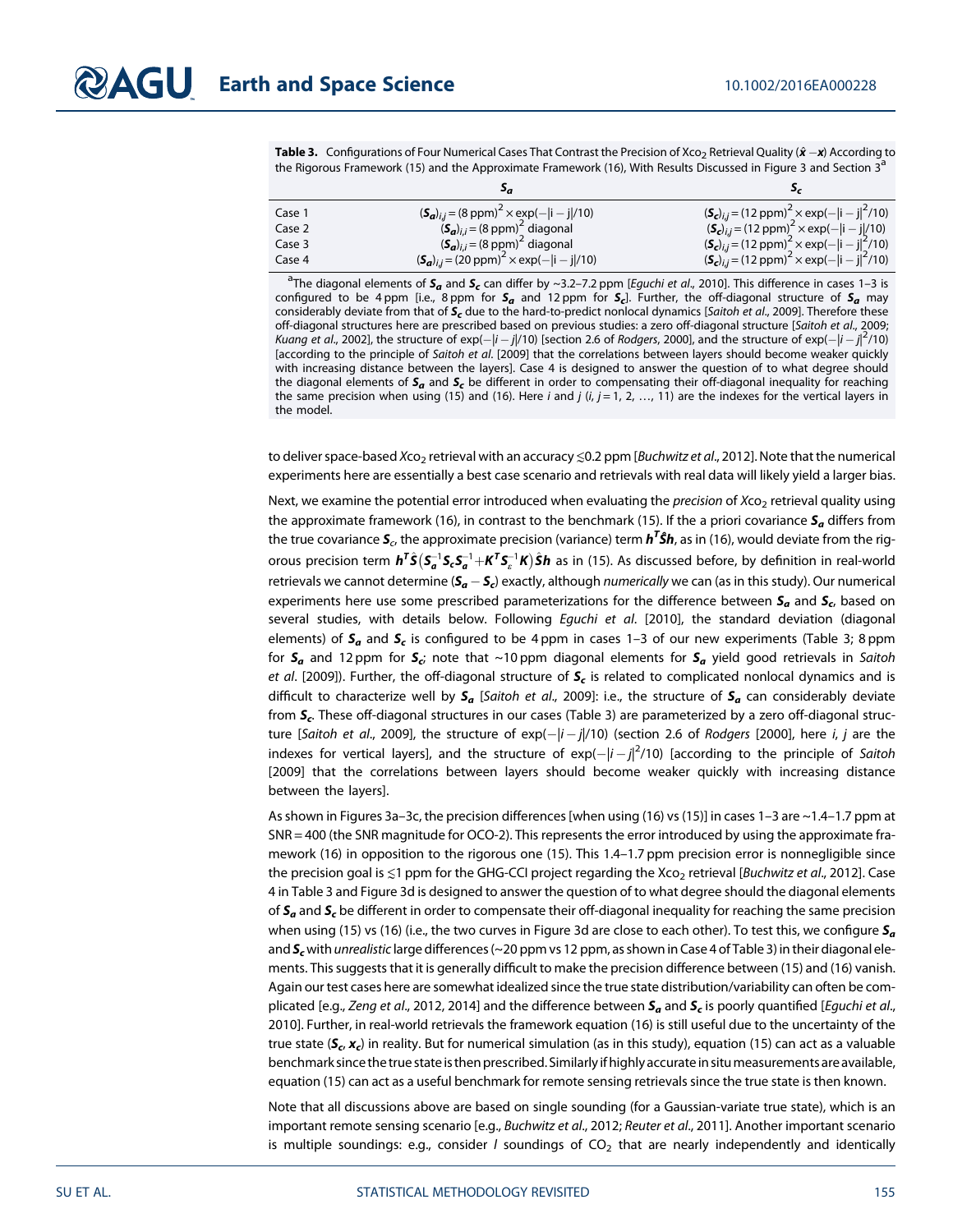

**Figure 3.** Four numerical cases that illustrate the precision of Xco<sub>2</sub> retrieval quality ( $h^T\hat{x} - h^T{x}$ ), vs SNR. The red curve is according to the approximate framework (16). In contrast, the blue curve is according to the more rigorous framework (15). The diagonal elements of  $S_a$  and  $S_c$  is configured as 4 ppm in cases 1–3. Their off-diagonal structures here are parameterized as detailed in Table 3. Case 4 in Table 3 is designed to answer the question of to what degree should the diagonal elements of  $S_a$  and  $S_c$  be different in order to compensating their off-diagonal inequality for reaching the same precision when using (15) and (16). In panels (a)–(c), the precision difference between the two curves is  $\sim$ 1.4–1.7 ppm at SNR = 400, which is nonnegligible.

distributed (i.e., within the examined spatial and temporal variabilities), with the caveat that Xco<sub>2</sub> retrievals in reality are never entirely independent from each other [Kulawik et al., 2016; Hammerling et al., 2012]. According to the statistical fundamental (11b), the sample mean of multiple sounding (assume l soundings) of Xco<sub>2</sub> retrievals would yield a retrieval quality that is similar to the single-sounding scenario: it can be quantified rigorously by (15) or approximately by (16), except that the variance term should now be divided by a factor of *l* in both frameworks. This is consistent with Figure 4 of *Kuang et al.* [2002]. (The variance decreases with the sounding number by a factor of l. Therefore, the precision, which is the square root of the variance, is improved with the sounding number by a factor of  $l^{0.5}$ .) Therefore, all conclusions/comparisons above in principle can be similarly applied to the multiple-sounding scenario.

### 4. The Scenario for a Zero-Variate True State

Sections 2–3 above focus on the retrieval where the true  $CO<sub>2</sub>$  state of interest is one defined under a specified spatial-temporal scale/range, e.g., define the true state as the  $CO<sub>2</sub>$  for a 1000 km  $\times$  1000 km region during February. Therefore, this true state has a variability. Each single sounding measures a sample of the true state; sufficient large amounts of samples may reflect the variability of the defined true state. Therefore, the true state here obeys a certain spatial-temporal variability/distribution that is characterized by a nonzero covariance  $S_c$  shown in (9). This is the widely considered scenario [e.g., Miller et al., 2007]. Another important scenario, as considered in this section, is that the true  $CO<sub>2</sub>$  state of interest is one defined for a *particular* time and location (i.e., a single state at the time/location of the sounding) [e.g., Wunch et al., 2011; Fu et al., 2014]. Therefore, this kind of true state does not have any spatial-temporal variability, i.e., zero-variate as characterized by a zero covariance  $S<sub>c</sub>$ . This definition-related analysis is helpful for snapshot-measurement event, e.g., it is useful to detect local abnormal (non-Gaussian with time/location) sources/sinks of  $CO<sub>2</sub>$  or other GHG [e.g., Kuai et al., 2012; Su et al., 2015; Jiang et al., 2013]. In contrast, the framework in sections 2-3 does not work for this non-Gaussian situation since it requires a Gaussian statistics for the true state.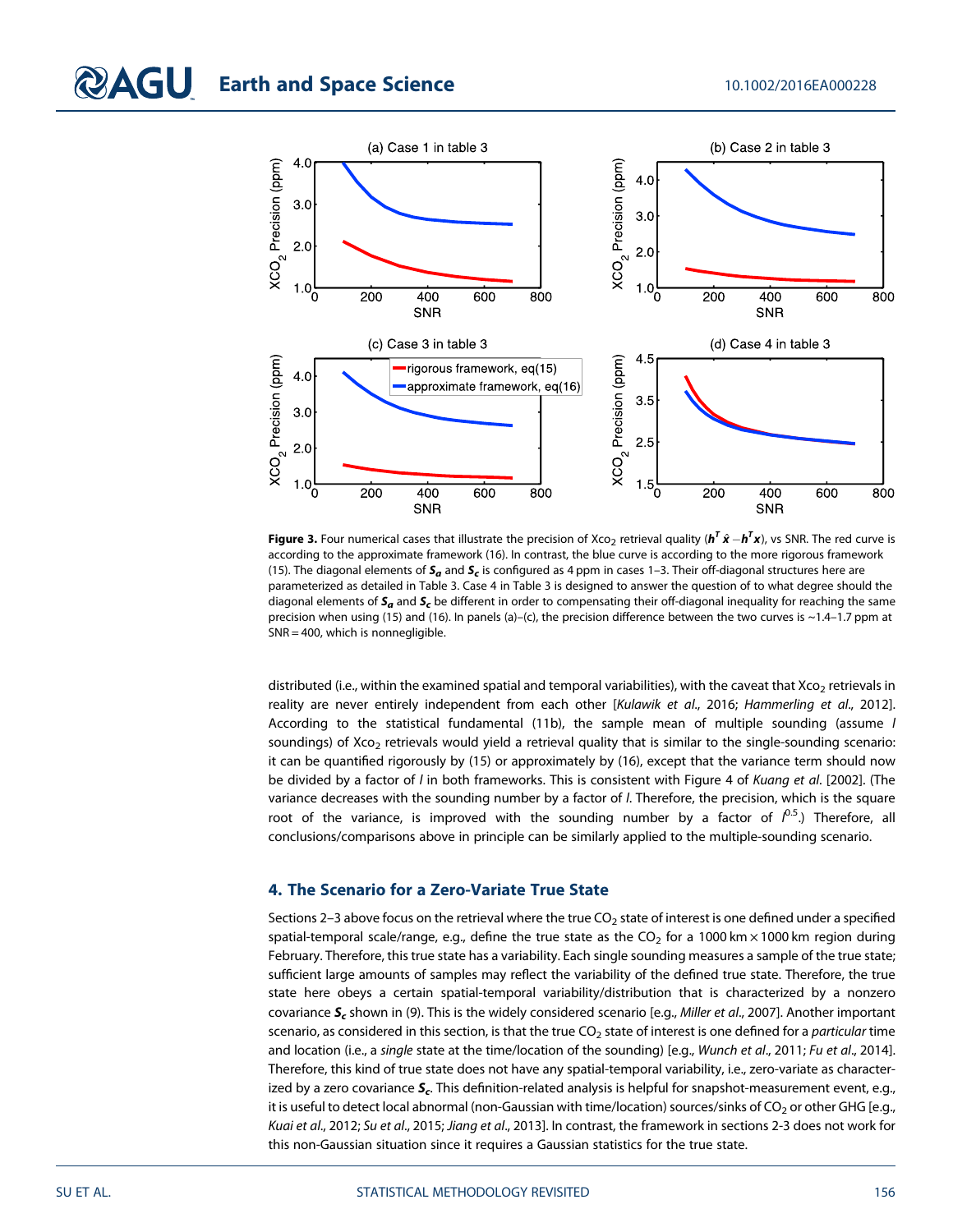

**Figure 4.** Four numerical cases that illustrate the precision of Xco<sub>2</sub> retrieval quality (**h<sup>T</sup>**  $\hat{x}$  $-$  **h<sup>T</sup>x**), according to the scenario of a nonzero-variate true state (equation (15), solid curve), and the scenario of a zero-variate true state (equation (17b), dashed curve), as a function of SNR. The configurations are detailed in Table 4 and section 4. Clearly the latter scenario (dashed) has a better precision (smaller magnitude) than the former (solid) under the same configuration, i.e., 0.3–1 ppm vs 2.5–3.5 ppm at  $SNR = 400$ .

Statistically speaking, the scenario for a zero-variate true state is a special/extreme case of the one discussed in sections 2-3, by demanding a zero covariance  $S_c$ . Therefore, forcing  $S_c = 0$  in (13) yields the distribution of the retrieval quality for a zero-variate  $CO<sub>2</sub>$  state vector:

$$
(\hat{\mathbf{x}} - \mathbf{x}) \sim N_n (\hat{\mathbf{S}} \mathbf{S}_{\mathbf{a}}^{-1} (\mathbf{x}_{\mathbf{a}} - \mathbf{x}), \hat{\mathbf{S}} \mathbf{K}^T \mathbf{S}_{\varepsilon}^{-1} \mathbf{K} \hat{\mathbf{S}}),
$$
\n(17a)

and accordingly for a zero-variate Xco<sub>2</sub> scalar (i.e., using (17a) and (10a)):

$$
\left(\boldsymbol{h}^T\hat{\boldsymbol{x}} - \boldsymbol{h}^T\boldsymbol{x}\right) \sim N_1 \left(\boldsymbol{h}^T\hat{\boldsymbol{S}}\boldsymbol{S}_a^{-1}(\boldsymbol{x}_a - \boldsymbol{x}), \boldsymbol{h}^T\hat{\boldsymbol{S}}\boldsymbol{K}^T\boldsymbol{S}_c^{-1}\boldsymbol{K}\hat{\boldsymbol{S}}\boldsymbol{h}\right).
$$
 (17b)

From statistics [e.g., Anderson, 2003], equation (17b) reveals that the accuracy and the precision (variance) terms are  $\bm{h^T\hat{S}}\bm{S_a^{-1}}$  ( $\bm{x_a}-\bm{x}$ ) and  $\bm{h^T\hat{S}}\bm{K^T}\bm{S_a^{-1}}\bm{K\hat{S}}\bm{h}$ , respectively, for the retrieval quality of a zero-variate Xco<sub>2</sub> true state. Here x is equivalent to its mean  $x_c$  since it is zero variate. The physical meaning of (17a) is illustrated schematically in Figure 1b. The scenario of a zero-variate true state (Figure 1b) has the same retrieval accuracy as the nonzero-variate scenario (Figure 1a), but yields a better precision that is purely due to the measurement uncertainty  $(S_e)$ . In contrast, the scenario of Figure 1a includes a nonzero covariance  $S_c$  (due to a nonzero-variate true state) in (13) that adds an extra uncertainty and hence causes a larger retrieval precision.

As a numerical examination, we perform four experiments that compare the retrieval precision of  $Xco<sub>2</sub>$  in these two scenarios [i.e., (17b) vs (15)]. The configurations are summarized in Table 4: the covariance  $S_c$ for the nonzero-variate true state [equation (15)) is configured as  $(\bm{\mathcal{S}}_{c})_{i,j}$  = (12 ppm) $^2$   $\times$  exp( $-|i-j|$ /10), where the off-diagonal structure is according to section 2.6 of Rodgers [2000] and the magnitude (~12 ppm) is according to Saitoh et al. [2009]. We apply the similar off-diagonal structure for  $S_a$  with various magnitudes (12 ppm, 8 pm, and 4 ppm) in cases 1–3, respectively (detailed in Table 4). In case 4,  $S_a$  has a diagonal structure following Kuang et al. [2002].

The results are presented in Figure 4: the scenario of a zero-variate true state (dashed curve) always has a better precision (smaller magnitude) than the corresponding scenario of a nonzero-variate true state (solid curve), i.e., 0.3-1 ppm vs 2.5-3.5 ppm at SNR = 400 (the SNR magnitude for OCO-2; Figure 4 cases 1-4). These verify our analytical assessment at the beginning of this section. Note that this contrast above does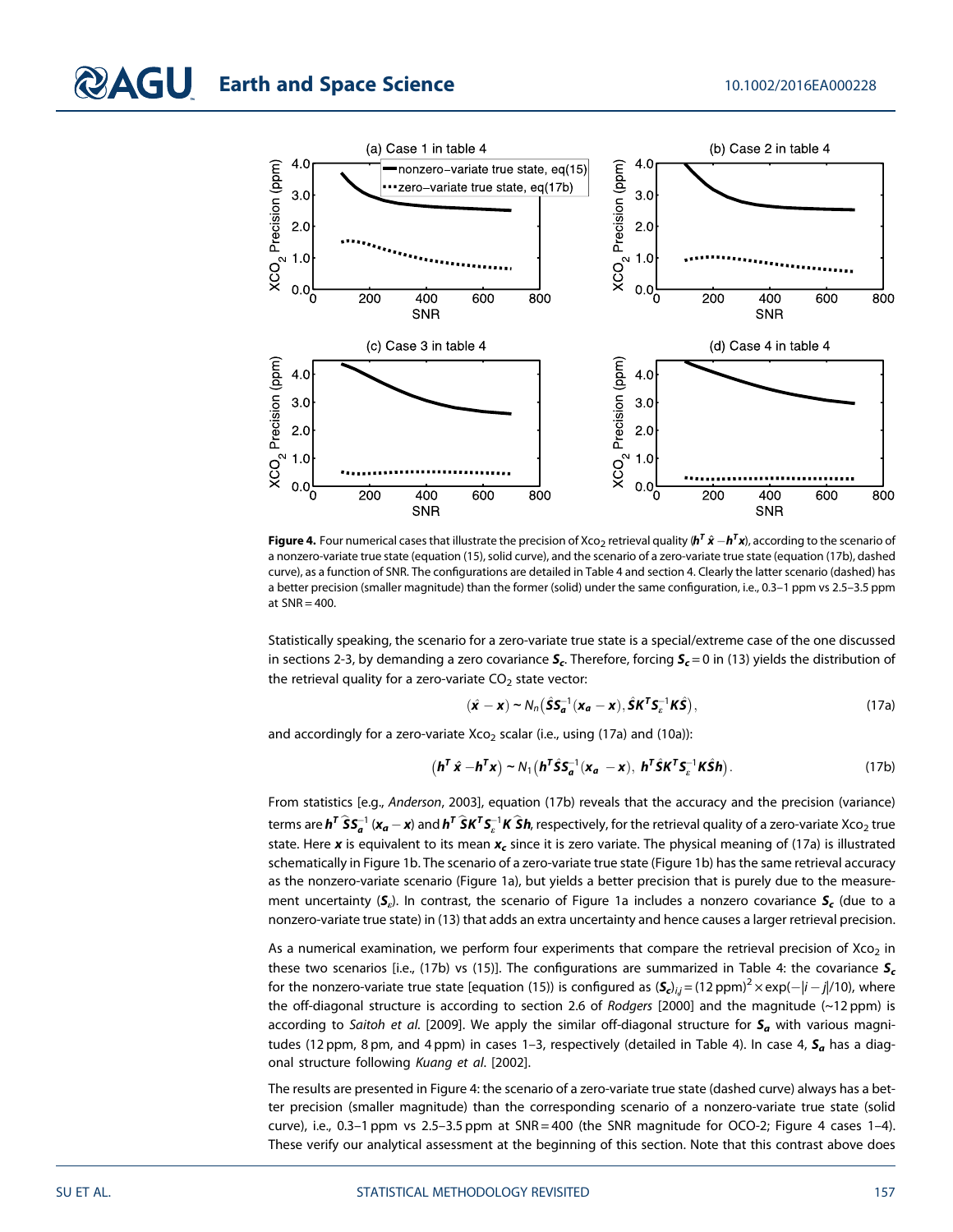Table 4. Configurations of Four Numerical Cases That Contrast the Precision of Xco<sub>2</sub> Retrieval Quality ( $\hat{\mathbf{x}} - \mathbf{x}$ ) in the Scenario of a Nonzero-Variate True State [Equation (15)] and in the Scenario of a Zero-Variate True State [Equation (17b)], With Results Discussed in Figure 4 and Section 4<sup>a</sup>

| Case 1 | $({\bf S}_a)_{i,j}$ = (12 ppm) <sup>2</sup> × exp(- i - j /10)               |
|--------|------------------------------------------------------------------------------|
| Case 2 | $({\bf S}_a)_{i,j} = (8 \text{ ppm})^2 \times \exp(- i - j /10)$             |
| Case 3 | $({\bf S}_a)_{i,j} = (4 \text{ ppm})^2 \times \exp(- {\bf i} - {\bf j} /10)$ |
| Case 4 | $(\mathbf{S}_{a})_{i,i}$ = (4 ppm) <sup>2</sup> diagonal                     |

<sup>a</sup>The covariance  $\boldsymbol{\mathsf{S}}_{\boldsymbol{\mathsf{c}}}$  for the nonzero-variate true state [equation (15)] is configured as  $(S_{c})_{i,j} = (12 \text{ ppm})^2 \times \exp(-|i-j|/10)$ , where the off-diagonal structure is according to section 2.6 of Rodgers [2000] and the magnitude  $(-12$  ppm) is according to Saitoh et al. [2009]. We apply the similar offdiagonal structure for  $S_a$  with various magnitudes (12 ppm to 4 ppm) in cases 1-3, as detailed in this table. In case 4 of this table,  $S_a$  has a diagonal structure following Kuang et al. [2002]. Here  $i$  and  $j$  ( $i, j = 1, 2, ..., 11$ ) are the indexes for the vertical layers in the model.

not suggest that the former scenario (zero-variate true state) is superior to the latter scenario (nonzero-variate true state): they are designed for distinct purposes [i.e., the former aims to measure a snapshot state or abnormally distributed variability, while the latter aims to measure a regularly/Gaussian-distributed variability. The former scenario, however, may have the advantage over the latter in the sense that it is applicable to the abnormally distributed true state and the resulting precision can be exactly quantified even in real-world retrievals (since  $S_c$  is zero/known in

the former scenario). This above contrast helps to elucidate the statistical feature of the error analysis in these two important scenarios of  $X_{C_2}$  retrieval (Figure 1a vs 1b).

### 5. Discussion and Conclusions

In this study, we revisit the methodology of Multivariate Statistics to explore the error analysis for Bayesianbased Xco<sub>2</sub> retrieval from remote sensing.

Our key results are summarized as follows:

- 1. Rigorous error analysis for OET-based retrieval of  $CO<sub>2</sub>$  is often difficult to perform due to the subtlety of Multivariate Statistics. To shed light on this issue, we revisited some fundamentals of Multivariate Statistics (section 2) that are essential to characterize the mathematical nature of the associated error analysis (Figure 1). We show that the related statistical methodology is a practical and useful tool in analyzing the retrieval errors (sections 2–4; the Appendix A).
- 2. We use the statistical methodology to explore a widely used approximate framework for the error analysis of Xco<sub>2</sub> retrieval [equation (16)], in contrast to a more rigorous framework [equation (15); the Appendix A]. The approximate framework ideally requires the a priori state equal to the true state. Due to the nature of the problem considered, realistic numerical simulations may be more appropriate than remote sensing data for our primary experiments (see the end of section 2). We constructed several empirical configurations to numerically demonstrate these differences. Our experiments show that the approximate framework may potentially yield nonnegligible errors for evaluating the accuracy (Figure 2, up to 0.17-0.28 ppm error at SNR = 400) and the precision (Figure 3, up to 1.4–1.7 ppm error at  $SNR = 400$ ) of  $XCO<sub>2</sub>$  retrieval quality. The errors may become smaller or larger in extensively various real-world scenarios, but should statistically become smaller if improving the a priori climatology closer to the true state. This may help to account for the potential missing part of accuracy (up to 0.1–0.3 ppm) and precision (up to 1–2 ppm) underestimated by previous studies that have applied the approximate framework. Our results, however, do not alter the fact that the approximate framework is still useful in real-world remote sensing (see the end of section 2). But the rigorous framework can be a useful benchmark for numerical simulations and in situ measurements.
- 3. We use the statistical methodology to explore the intrinsic difference and connection for the error analysis between two important remote sensing scenarios: the sounding for a nonzero-variate  $CO<sub>2</sub>$  state and the sounding for a zero-variate CO<sub>2</sub> state (snapshot state). Our statistical analysis [equation (17a) vs (13)] and our simulated retrieval experiments suggest that the two scenarios essentially yield the same-magnitude accuracy, while the latter scenario yields a better precision than the former (Figure 4).
- 4. Our statistical analysis can be applied consistently to the single-sounding scenario or the multiplesounding scenario (the end of section 3). These two scenarios are intrinsically connected, as reflected by applying the fundamental Multivariate Statistics [e.g., using the theorem equation (11b)].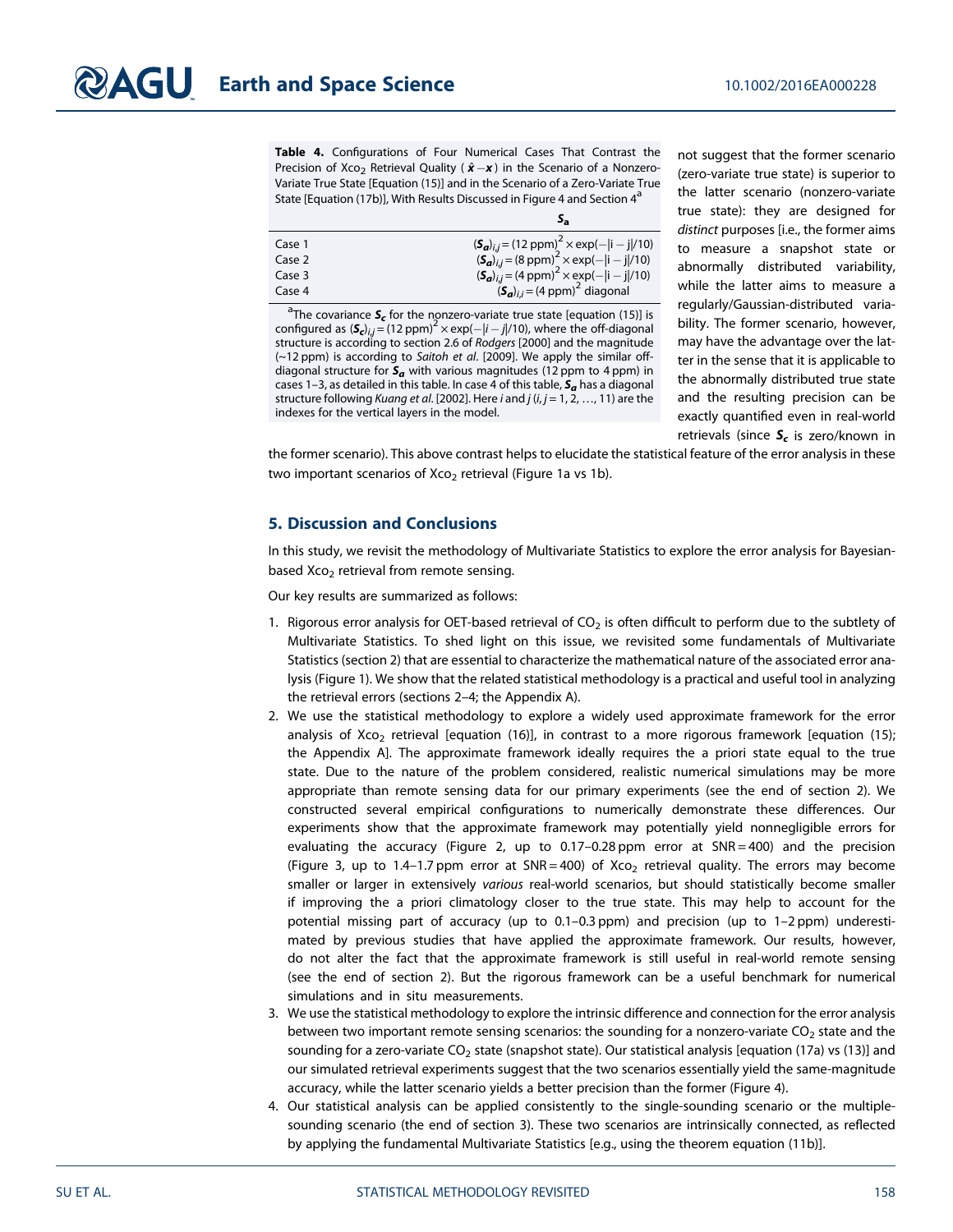Our results should be treated with the following caution. First, this note should not be regarded as an exhaustive investigation for OET error analysis, which is a deep subject and far beyond the scope of this note. We focus on the measurement error but do not explicitly include the analysis for the smoothing error and interference error [e.g., Yoshida et al., 2011], which should in principle be similarly analyzed by the statistical methodology we discussed here. Second, this note performs the analysis based on the first-order distribution of the optimal solution [equation (5)]. Higher-order nonlinear effects may add an extra nonnegligible uncertainty to the error analysis. Third, the real-world  $CO<sub>2</sub>$  state may not necessarily follow Gaussian statistics, which is a known difficulty for error analysis [e.g., Kulawik et al., 2006] and can cause complication for our analysis in sections 2-3. Fourth, this note focuses on clear-sky scenarios [Miller et al., 2007]. For non-clear-sky conditions, aerosols and clouds can induce extra uncertainties to the accuracy/precision analysis of retrievals [e.g., Bril et al., 2007, 2009; Jiang et al., 2015]. Fifth, our numerical analysis is carried out in certain parameter spaces [Kuai et al., 2010]. Other parameter space is worthy the exploration as well.

Our numerical configurations in section 3, although attempted to be as physical as possible, unavoidably still include idealized components due to the difficulty of parameterizing the true state distribution. As an alternative, in situ measurement like TCCON [Wunch et al., 2011] in different regions can closely provide some local true-state distribution ( $x_c$  and  $S_c$ ). Using this true state data ( $x_c$  and  $S_c$ ), rigorous error analysis can be performed according to equation (13) and compare with the results using the approximate framework equation (14). This work can be combined with the studies of Kulawik et al. [2016]; Wunch et al. [2016], and Lindqvist et al. [2015] who recently quantify the quality of satellite GHG retrievals by comparing to TCCON measurements. This observation, if combining with OCO-2 or GOSAT CO<sub>2</sub> retrievals, can be useful to further our exploration on the issue discussed in section 3 (approximate vs rigorous framework). This requires large amounts of work but is our next step. As another future project, we should also test the  $CO<sub>2</sub>$  profile retrieval [e.g., Kuai et al., 2012] in contrast to the  $X_{C<sub>2</sub>}$  retrieval discussed in this study: Using the approximate framework may potentially cause a larger error for the error analysis in profile retrieval than that in Xco<sub>2</sub> retrieval, due to the vertical profile variability.

Our revisiting of methodology, based on the strict Multivariate Statistics, is for a more realistic/correct analysis for the contribution of the measurement uncertainty to the retrieval error of CO<sub>2</sub> remote sensing. Our analysis is based on an essential, but often forgotten, fact that a priori climatology in reality is never equal to the true state [Bowman et al., 2002]. This methodology is also applicable to the analysis of other types of error such as the forward model errors [since  $\varepsilon$  and  $S_{\varepsilon}$  in sections 1-2 can include other types of error; see Bowman et al., 2006; Yoshida et al., 2011]. Other types of uncertainties will certainly add to our examined retrieval error [Bösch et al., 2006; Li et al., 2016]. This will be the focus of a future study that will make our current error analysis more complete.

#### Appendix A: Consistency of Our Equation (13) With Previous Rigorous Studies

As an example from the literature, Bowman et al. [2002] perform a rigorous error analysis for the remote sensing retrieval of ozone. They give the covariance of the retrieval quality in their equation (16). Here we show that their equation (16) is consistent with our derived retrieval quality covariance  $\hat{\bm{S}}\big(\bm{S}_{\bm{a}}^{-1}\bm{S}_{\bm{c}}\bm{S}_{\bm{a}}^{-1}+\bm{K}^T\bm{S}_{\bm{c}}^{-1}\bm{K}\big)\hat{\bm{S}}$ given in our equation (13) [and hence our equation (15)].

Note that Bowman et al. [2002] use different notations from those of Rodgers [2000] and Rodgers and Connor [2003], while our manuscript follows the notations of the latter throughout. In Bowman et al. [2002],  $A_{xx}$  in their equation (16) is the averaging kernel given in their equation (8), which can also be expressed by

$$
\mathbf{A}_{xx} = \mathbf{G}\mathbf{K} = \left(\mathbf{K}^{\mathsf{T}}\mathbf{S}_{\varepsilon}^{-1}\mathbf{K} + \mathbf{S}_{\mathbf{a}}^{-1}\right)^{-1}\mathbf{K}^{\mathsf{T}}\mathbf{S}_{\varepsilon}^{-1}\mathbf{K} = \hat{\mathbf{S}}\mathbf{K}^{\mathsf{T}}\mathbf{S}_{\varepsilon}^{-1}\mathbf{K},
$$
\n(A1)

according to equations (2.58), (2.45) and (2.27) of *Rodgers* [2000]. Here  $\hat{\bm{S}}$  is given by our equation (6). It is straightforward to show

$$
\mathbf{I} - \mathbf{A}_{xx} = \mathbf{I} - \hat{\mathbf{S}} \mathbf{K}^T \mathbf{S}_\varepsilon^{-1} \mathbf{K} = \hat{\mathbf{S}} \big( \hat{\mathbf{S}}^{-1} - \mathbf{K}^T \mathbf{S}_\varepsilon^{-1} \mathbf{K} \big) = \hat{\mathbf{S}} \mathbf{S}_{\mathbf{a}}^{-1} . \tag{A2}
$$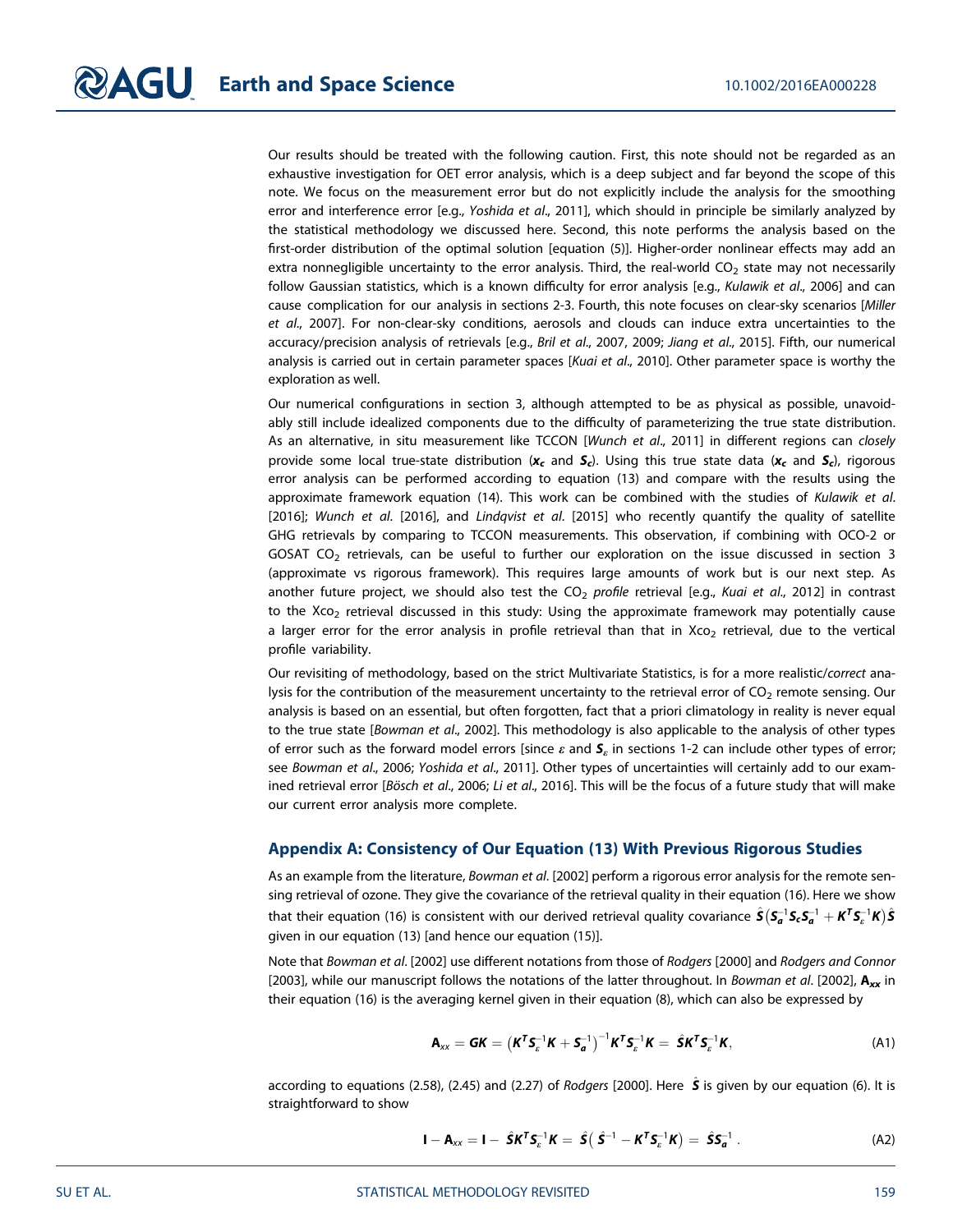Further,  $S_x$  in equation (16) of Bowman et al. [2002] is the covariance of the true state vector x given in their equation (12), which is denoted as  $S_c$  in our manuscript. Therefore, according to (A2), (**I**  $-$  **A<sub>xx</sub>**) $S_x$ (**I**  $-$  **A<sub>xx</sub>**)<sup>T</sup> in equation (16) of Bowman et al. [2002] can be expressed by

$$
\left(\mathbf{I}-\mathbf{A}_{xx}\right)\mathbf{S}_{x}\left(\mathbf{I}-\mathbf{A}_{xx}\right)^{T}=\hat{\mathbf{S}}\mathbf{S}_{a}^{-1}\ \mathbf{S}_{c}\left(\hat{\mathbf{S}}\mathbf{S}_{a}^{-1}\right)^{T}=\ \mathbf{S}^{\circ}\mathbf{S}_{a}^{-1}\ \mathbf{S}_{c}\mathbf{S}_{a}^{-1}\ \hat{\mathbf{S}}.\tag{A3}
$$

There is a factor  $MG_z$  in their equation (16). Contrasting their equation (8) with our (A1) above,  $MG_z$  can be expressed by

$$
MG_z = \hat{S}K^T S_z^{-1}.
$$
 (A4)

Next,  $S_n$  in their equation (16) is the error covariance [see their equation (1) and the definition of  $S_n$  there), which is denoted as  $\bm{\mathsf{S}}_e$  in our manuscript. Therefore, from (A4),  $\textsf{MG}_\bm{\mathsf{z}}\bm{\mathsf{S}}_n$   $\bm{\mathsf{G}}^\intercal_\bm{\mathsf{z}}$   $\bm{\mathsf{M}}^\bm{\mathsf{T}}$  in their equation (16) can be expressed as follows:

$$
MG_{z}S_{n}G_{z}^{T}M^{T} = \hat{S}K^{T}S_{\varepsilon}^{-1}S_{\varepsilon}(\hat{S}K^{T}S_{\varepsilon}^{-1})^{T} = \hat{S}K^{T}S_{\varepsilon}^{-1}S_{\varepsilon} S_{\varepsilon}^{-1}K\hat{S} = \hat{S}K^{T}S_{\varepsilon}^{-1}K\hat{S}
$$
(A5)

Finally, we combine equations (A3) and (A5) and hence obtain the alternative expression for equation (16) of Bowman et al. [2002]:

$$
(\mathbf{I} - \mathbf{A}_{xx})\mathbf{S}_x(\mathbf{I} - \mathbf{A}_{xx})^T + \mathbf{M}\mathbf{G}_z\mathbf{S}_n\mathbf{G}_z^T\mathbf{M}^T = \hat{\mathbf{S}}\mathbf{S}_a^{-1}\mathbf{S}_c\mathbf{S}_a^{-1}\hat{\mathbf{S}} + \hat{\mathbf{S}}\mathbf{K}^T\mathbf{S}_c^{-1}\mathbf{K}\hat{\mathbf{S}}
$$
  
=  $\hat{\mathbf{S}}(\mathbf{S}_a^{-1}\mathbf{S}_c\mathbf{S}_a^{-1} + \mathbf{K}^T\mathbf{S}_c^{-1}\mathbf{K})\hat{\mathbf{S}}$  (A6)

This is exactly the same as the covariance of the retrieval quality given in our equation (13). Therefore, our equation (13) is consistent with Bowman et al. [2002] regarding the rigorous framework of error analysis.

#### References

Anderson, T. W. (2003), An Introduction to Multivariate Statistical Analysis, 721 pp., John Wiley, New York.

Lindqvist, H., et al. (2015), Does GOSAT capture the true seasonal cycle of carbon dioxide?, Atmos. Chem. Phys., 15, 13,023–13,040. Basilevsky, A. (1994), Statistical Factor Analysis and Related Methods: Theory and Applications, 737 pp., John Wiley, New York.

Boesch, H., D. Baker, B. Connor, D. Crisp, and C. Miller (2011), Global characterization of CO2 column retrievals from shortwave-infrared satellite observations of the Orbiting Carbon Observatory-2 mission, Remote Sens., 3(2), 270–304.

Bösch, H., et al. (2006), Space-based near-infrared CO2 measurements: Testing the Orbiting Carbon Observatory retrieval algorithm and validation concept using SCIAMACHY observations over Park Falls, Wisconsin, J. Geophys. Res., 111, 23302, doi:[10.1029/2006JD007080.](http://doi.org/10.1029/2006JD007080)

Bovensmann, H., M. Buchwitz, J. P. Burrows, M. Reuter, T. Krings, K. Gerilowski, O. Schneising, J. Heymann, A. Tretner, and J. Erzinger (2010), A remote sensing technique for global monitoring of power plant CO<sub>2</sub> emissions from space and related applications, Atmos. Meas. Tech., 3(4), 781–811.

Bowman, K. W., T. Steck, H. M. Worden, J. Worden, S. Clough, and C. Rodgers (2002), Capturing time and vertical variability of tropospheric ozone: A study using TES nadir retrievals, J. Geophys. Res., 107(D23), 4723, doi:[10.1029/2002JD002150.](http://doi.org/10.1029/2002JD002150)

Bowman, K. W., et al. (2006), Tropospheric Emission Spectrometer: Retrieval method and error analysis, IEEE Trans. Geosci. Remote Sens., 44(5), 1297–1307.

Bril, A., S. Oshchepkov, T. Yokota, and G. Inoue (2007), Parameterization of aerosol and cirrus cloud effects on reflected sunlight spectra measured from space: Application of the equivalence theorem, Appl. Opt., 46(13), 2460–2470.

Bril, A., S. Oshchepkov, and T. Yokota (2009), Retrieval of atmospheric methane from high spectral resolution satellite measurements: A correction for cirrus cloud effects, Appl. Opt., 48(11), 2139–2148.

Buchwitz, M., et al. (2012), The GHG-CCI project of ESA's Climate Change Initiative: Overview and Status, proc. ESA ATMOS 2012 conf., vol. 708, ESA Spec. Publ. SP, Bruges, Belgium.

Connor, B., et al. (2016), Quantification of uncertainties in OCO-2 measurements of XCO 2: Simulations and linear error analysis, Atmos. Meas. Tech., 9, 5227–5238.

Connor, B. J., H. Boesch, G. Toon, B. Sen, C. Miller, and D. Crisp (2008), Orbiting Carbon Observatory: Inverse method and prospective error analysis, J. Geophys. Res., 113, D05305, doi:[10.1029/2006JD008336.](http://doi.org/10.1029/2006JD008336)

Cressie, N., R. Wang, M. Smyth, and C. E. Miller (2016), Statistical bias and variance for the reg ularized inverse problem: Application to spacebased atmospheric CO2 retrievals, J. Geophys. Res. Atmos., 121, 5526–5537, doi:[10.1002/2015JD024353.](http://doi.org/10.1002/2015JD024353)

Crisp, D., et al. (2016), The OnOrbit Performance of the Orbiting Carbon Observatory2 (OCO2) Instrument and its Radiometrically Calibrated Products, Atmos. Meas. Tech., 10, 59–81.

Eguchi, N., R. Saito, T. Saeki, Y. Nakatsuka, D. Belikov, and S. Maksyutov (2010), A priori covariance estimation for CO<sub>2</sub> and CH<sub>4</sub> retrievals, J. Geophys. Res., 115, D10215, doi:[10.1029/2009JD013269](http://doi.org/10.1029/2009JD013269).

Frankenberg, C., et al. (2015), The Orbiting Carbon Observatory (OCO-2): Spectrometer performance evaluation using pre-launch direct sun measurements, Atmos. Meas. Tech., 8(1), 301–313.

Fu, D., T. J. Pongetti, J.-F. L. Blavier, T. J. Crawford, K. S. Manatt, G. C. Toon, C. Wong, and S. P. Sander (2014), Near-infrared remote sensing of Los Angeles trace gas distributions from a mountaintop site, Atmos. Meas. Tech., 7(3), 7713–7729.

Hammerling, D. M., A. M. Michalak, and S. R. Kawa (2012), Mapping of CO2 at high spatiotemporal resolution using satellite observations: Global distributions from OCO-2, J. Geophys. Res., 117, D06306, doi:[10.1029/2011JD017015.](http://doi.org/10.1029/2011JD017015)

Härdle, W., and L. Simar (2007), Applied Multivariate Statistical Analysis, vol. 22007, Springer, Berlin.

Jiang, J. H., et al. (2015), Evaluating the diurnal cycle of upper tropospheric ice clouds in climate models using SMILES observations, J. Atmos. Sci., 72, 1022–1044.

#### Acknowledgments

We gratefully acknowledge the helpful comments/suggestions from three anonymous reviewers and the Editor.We thank Paul O. Wennberg, John Worden, Vijay Natraj, Michael Line, King-Fai Li for useful comments/discussions, and Le Kuai for providing the model used in this study. This research is supported in part by the Orbiting Carbon Observatory (OCO-2) project, a NASA Earth System Science Pathfinder (ESSP) mission, and JPL P765982 grant to the California Institute of Technology.